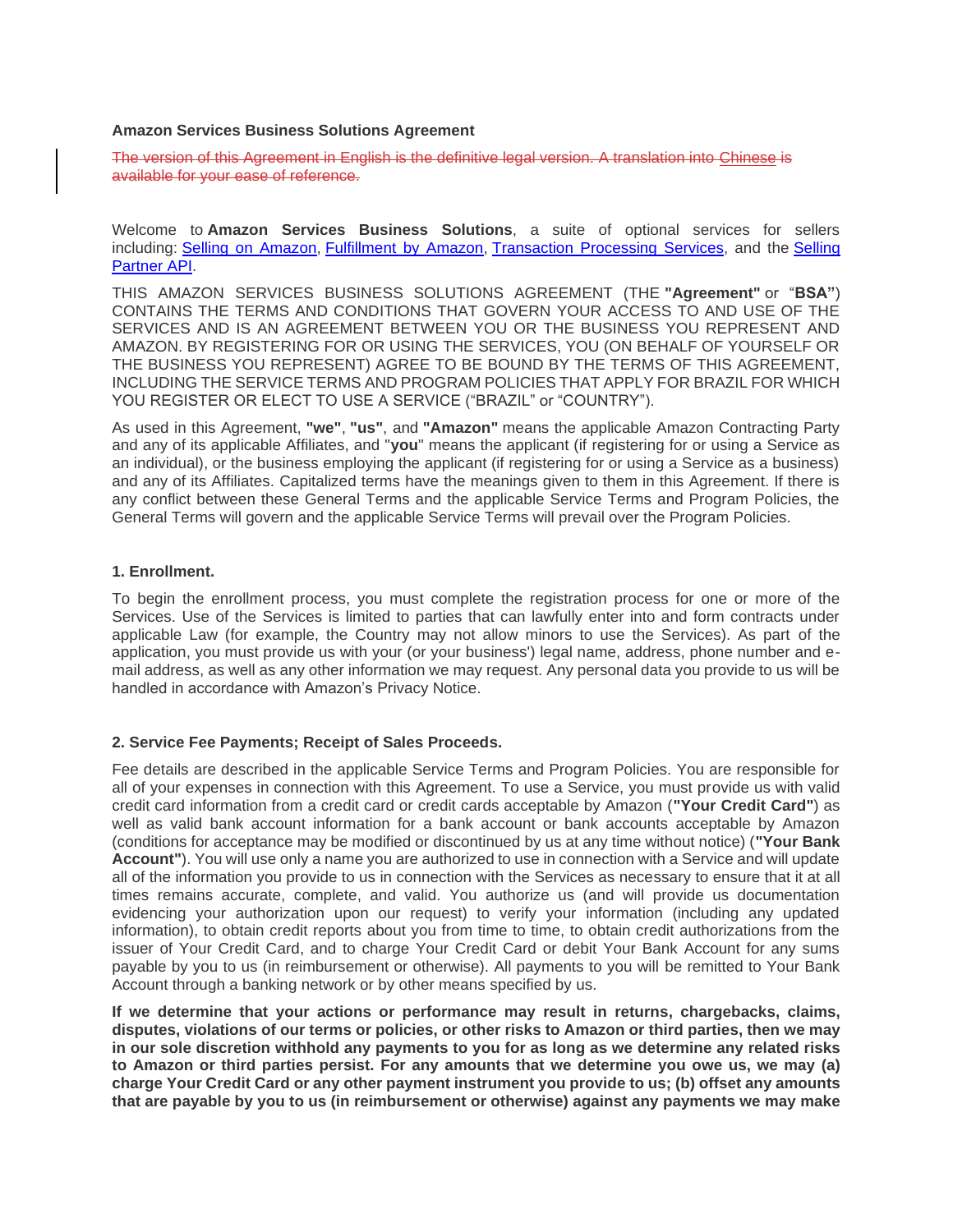to you or amounts we may owe you; (c) invoice you for amounts due to us, in which case you will **pay the invoiced amounts upon receipt; (d) reverse any credits to Your Bank Account; or (e) collect payment or reimbursement from you by any other lawful means. If we determine that your account has been used to engage in deceptive, fraudulent, or illegal activity, or to repeatedly violate our Program Policies, then we may in our sole discretion permanently withhold any payments to you.** Except as provided otherwise, all amounts contemplated in this Agreement will be expressed and displayed in the Local Currency, and all payments contemplated by this Agreement will be made in the Local Currency.

In addition, we may require that you pay other amounts to secure the performance of your obligations under this Agreement or to mitigate the risk of returns, chargebacks, claims, disputes, violations of our terms or policies, or other risks to Amazon or third parties. These amounts may be refundable or nonrefundable in the manner we determine, and failure to comply with terms of this Agreement, including any applicable Program Policies, may result in their forfeiture.

As a security measure, we may, but are not required to, impose transaction limits on some or all customers and sellers relating to the value of any transaction or disbursement, the cumulative value of all transactions or disbursements during a period of time, or the number of transactions per day or other period of time. We will not be liable to you: (i) if we do not proceed with a transaction or disbursement that would exceed any limit established by us for a security reason, or (ii) if we permit a customer to withdraw from a transaction because an Amazon Site or any Service is unavailable following the commencement of a transaction.

# **3. Term and Termination.**

The term of this Agreement will start on the date of your completed registration for use of a Service and continue until terminated by us or you as provided below- ("Term"). You may at any time terminate your use of any Service immediately on notice to us via Seller Central, email, the Contact Us Form, or similar means. We may terminate your use of any Services or terminate this Agreement for convenience with 30 days' advance notice. We may suspend or terminate your use of any Services immediately if we determine that (a) you have materially breached the Agreement and failed to cure within 7 days of a cure notice unless your breach exposes us to liability toward a third party, in which case we are entitled to reduce, or waive, the aforementioned cure period at our reasonable discretion; (b) your account has been, or our controls identify that it may be used for deceptive or fraudulent, or illegal activity; or (c) your use of the Services has harmed or our controls identify that it might harm other sellers, customers, or Amazon's legitimate interests. We will promptly notify you of any such termination or suspension via email or similar means including Seller Central, indicating the reason and any options to appeal, except where we have reason to believe that providing this information will hinder the investigation or prevention of deceptive, fraudulent, or illegal activity, or will enable you to circumvent our safeguards. On termination of this Agreement, all related rights and obligations under this Agreement immediately terminate, except that (d) you will remain responsible for performing all of your obligations in connection with transactions entered into before termination and for any liabilities that accrued before or as a result of termination, and (e) Sections 2, 3, 4, 5, 6, 7, 8, 9, 11, 14, 15 and 18 of these General Terms survive.

### **4. License.**

You grant us a royalty-free, non-exclusive, worldwide, right and license for the duration of your original and derivative intellectual property rights to use any and all of Your Materials for the Services or other Amazon product or service, and to sublicense the foregoing rights to our Affiliates and operators of Amazon Associated Properties; provided, however, that we will not alter any of Your Trademarks from the form provided by you (except to re-size trademarks to the extent necessary for presentation, so long as the relative proportions of such trademarks remain the same) and will comply with your removal requests as to specific uses of Your Materials (provided you are unable to do so using standard functionality made available to you via the applicable Amazon Site or any Service); provided further, however, that nothing in this Agreement will prevent or impair our right to use Your Materials without your consent to the extent that such use is allowable without a license from you or your Affiliates under applicable Law (e.g., fair use under United States copyright law, referential use under trademark law, or valid license from a third party).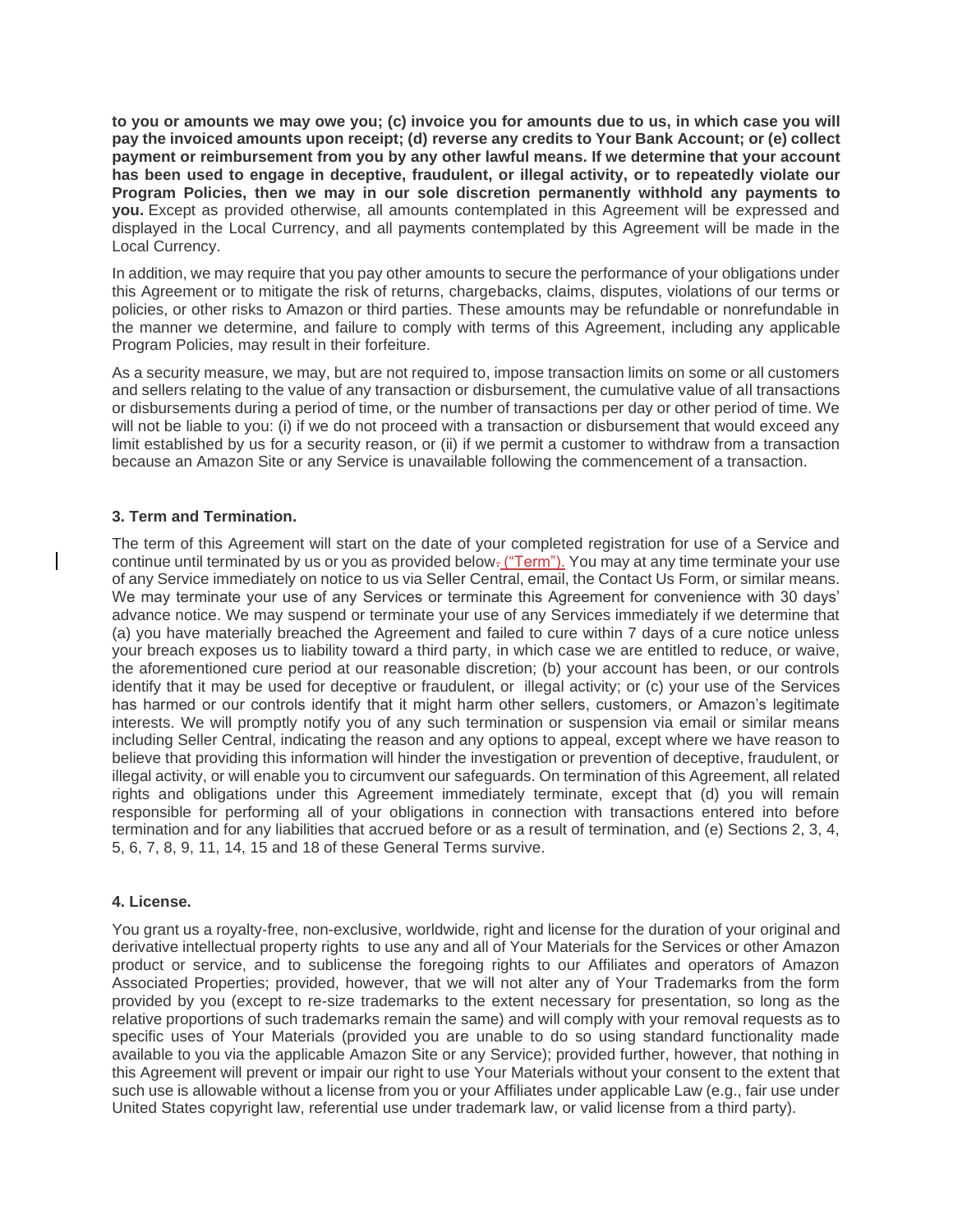### **5. Representations.**

Each party represents and warrants that: (a) if it is a business, it is duly organized, validly existing and in good standing under the Laws of the country in which the business is registered and it holds and will maintain all applicable registrations and authorizations needed to conduct business in that country (b) it has all requisite right, power, and authority to enter into this Agreement, perform its obligations, and grant the rights, licenses, and authorizations in this Agreement; (c) any information provided or made available by one party to the other party or its Affiliates is at all times accurate and complete; (d) it is not subject to sanctions or otherwise designated on any list of prohibited or restricted parties or owned or controlled by such a party, including but not limited to the lists maintained by the United Nations Security Council, the US Government (e.g., the US Department of Treasury's Specially Designated Nationals list and Foreign Sanctions Evaders list and the US Department of Commerce's Entity List), the European Union or its member states, or other applicable government authority; and (e) it will comply with all applicable Laws in performance of its obligations and exercise of its rights under this Agreement.

### **6. Indemnification.**

**6.1 Your indemnification obligations.** You will defend, indemnify, and hold harmless Amazon, and our officers, directors, employees, and agents, against any third-party claim, loss, damage, settlement, cost, expense, or other liability (including, without limitation, attorneys' fees) (each, a "**Claim**") arising from or related to (a) your non-compliance with applicable Laws; (b) Your Products, including the offer, sale, fulfillment, refund, cancellation, return, or adjustments thereof, Your Materials, and any actual or alleged infringement of any Intellectual Property Rights by any of the foregoing, and any personal injury, death (to the extent the injury or death is not caused by Amazon), or property damage related thereto; (c) Your Taxes and duties or the collection, payment, or failure to collect or pay Your Taxes or duties, or the failure to meet tax registration obligations or duties; (d) actual or alleged breach of any representations you have made, and (e) any of your Sales Channels that are not Amazon Sites and Amazon Associated Properties.

**6.2 Amazon's indemnification obligations.** Amazon will defend, indemnify, and hold harmless you and your employees, officers, and directors against any third-party Claim arising from or related to: (a) Amazon's non-compliance with applicable Laws; or (b) allegations that the operation of an Amazon store infringes or misappropriates that third party's intellectual property rights.

**6.3 Process.** If any indemnified Claim might adversely affect us, we may, to the extent permitted by applicable Law, voluntarily intervene in the proceedings at our expense. No party may consent to the entry of any judgment or enter into any settlement of an indemnified Claim without the prior written consent of the other party, which may not be unreasonably withheld; except that a party may settle any claim that is exclusively directed at and exclusively affects that party.

**6.4 Inclusion in Claims.** If Amazon is included in any Claim, including in judicial or arbitration proceedings, due to the reasons listed in Section 6.1, you agree that Amazon may provide your data so that you can be included in the Claim. You also agree that you will take all appropriate measures to be included in the Claim as a defendant/party and have Amazon removed from the Claim.

### **7. Disclaimer & General Release.**

a. TO THE EXTENT PERMITTED BY LAW, YOU AKNOWLEDGE AND AGREE THAT THE AMAZON SITES AND THE SERVICES, INCLUDING ALL CONTENT, SOFTWARE, FUNCTIONS, MATERIALS, AND INFORMATION MADE AVAILABLE ON OR PROVIDED IN CONNECTION WITH THE SERVICES, ARE PROVIDED "AS-IS." AS A USER OF THE SERVICES, YOU USE THE AMAZON SITES, THE SERVICES, AND SELLER CENTRAL AT YOUR OWN RISK. TO THE FULLEST EXTENT PERMISSIBLE BY LAW, WE AND OUR AFFILIATES DISCLAIM: (i) ANY REPRESENTATIONS OR WARRANTIES REGARDING THIS AGREEMENT, THE SERVICES OR THE TRANSACTIONS CONTEMPLATED BY THIS AGREEMENT, INCLUDING ANY IMPLIED WARRANTIES OF MERCHANTABILITY, FITNESS FOR A PARTICULAR PURPOSE, OR NON-INFRINGEMENT; (ii) IMPLIED WARRANTIES ARISING OUT OF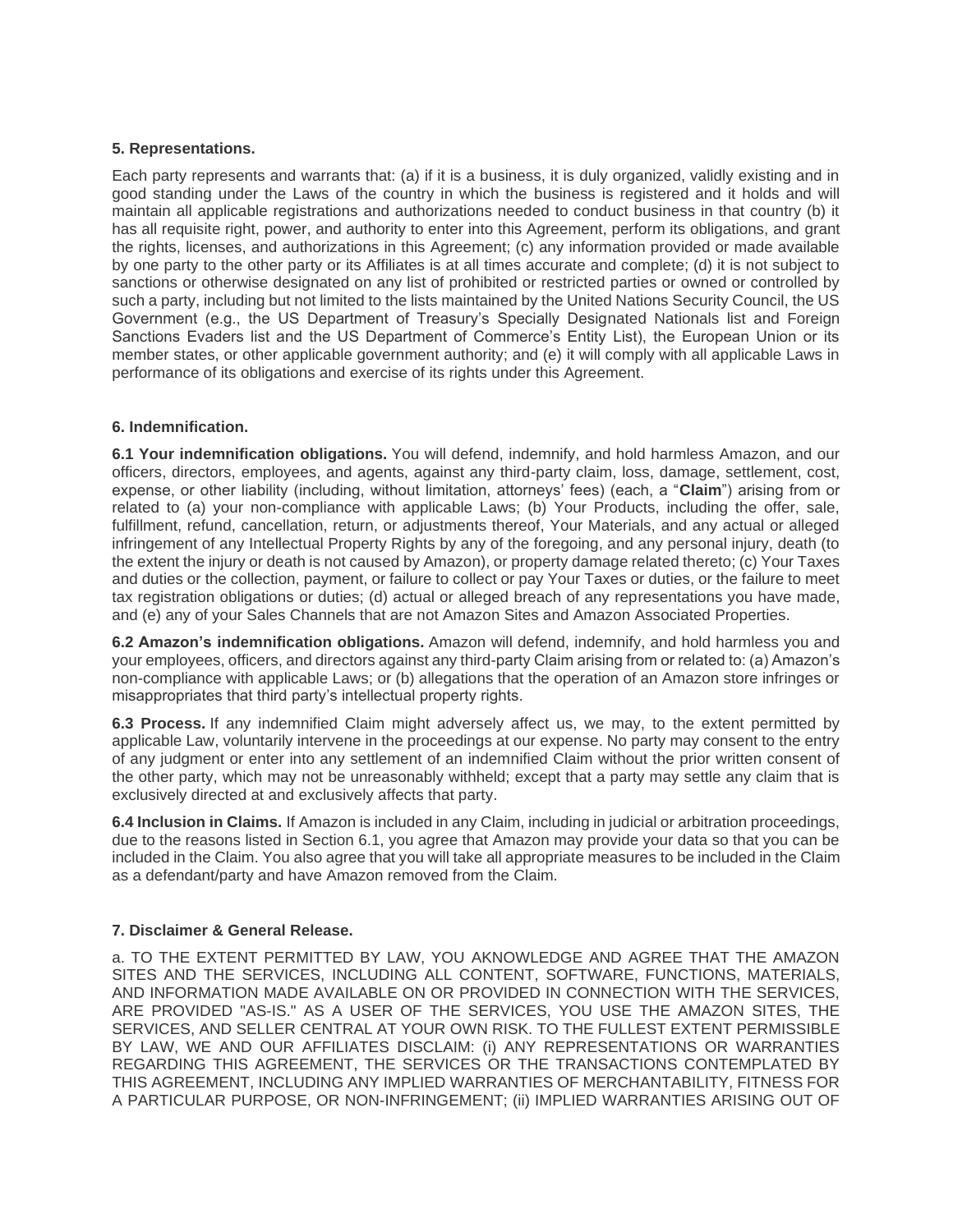COURSE OF DEALING, COURSE OF PERFORMANCE, OR USAGE OF TRADE; AND (iii) ANY OBLIGATION, LIABILITY, RIGHT, CLAIM, OR REMEDY IN TORT, WHETHER OR NOT ARISING FROM OUR NEGLIGENCE. WE DO NOT WARRANT THAT THE FUNCTIONS CONTAINED IN THE AMAZON SITES AND THE SERVICES WILL MEET YOUR REQUIREMENTS OR BE AVAILABLE, TIMELY, SECURE, UNINTERRUPTED, OR ERROR FREE, AND WE WILL NOT BE LIABLE FOR ANY SERVICE INTERRUPTIONS, INCLUDING BUT NOT LIMITED TO SYSTEM FAILURES OR OTHER INTERRUPTIONS THAT MAY AFFECT THE RECEIPT, PROCESSING, ACCEPTANCE, COMPLETION, OR SETTLEMENT OF ANY TRANSACTIONS.

b. BECAUSE AMAZON IS NOT INVOLVED IN TRANSACTIONS BETWEEN CUSTOMERS AND SELLERS OR OTHER PARTICIPANT DEALINGS, IF A DISPUTE ARISES BETWEEN ONE OR MORE PARTICIPANTS, EACH PARTICIPANT RELEASES AMAZON (AND ITS AGENTS AND EMPLOYEES) FROM CLAIMS, DEMANDS, AND DAMAGES (ACTUAL AND CONSEQUENTIAL) OF EVERY KIND AND NATURE, KNOWN AND UNKNOWN, SUSPECTED AND UNSUSPECTED, DISCLOSED AND UNDISCLOSED, ARISING OUT OF OR IN ANY WAY CONNECTED WITH SUCH DISPUTES.

### **8. Limitation of Liability.**

TO THE EXTENT PERMITED BY LAW, We WILL NOT BE LIABLE (WHETHER IN CONTRACT, WARRANTY, TORT (INCLUDING NEGLIGENCE, PRODUCT LIABILITY, OR OTHER THEORY), OR OTHERWISE) TO YOU OR ANY OTHER PERSON FOR COST OF COVER, RECOVERY, OR RECOUPMENT OF ANY INVESTMENT MADE BY YOU OR YOUR AFFILIATES IN CONNECTION WITH THIS AGREEMENT, OR FOR ANY LOSS OF PROFIT, REVENUE, BUSINESS, OR DATA OR PUNITIVE OR CONSEQUENTIAL DAMAGES ARISING OUT OF OR RELATING TO THIS AGREEMENT, EVEN IF AMAZON HAS BEEN ADVISED OF THE POSSIBILITY OF THOSE COSTS OR DAMAGES. FURTHER, OUR AGGREGATE LIABILITY ARISING OUT OF OR IN CONNECTION WITH THIS AGREEMENT OR THE TRANSACTIONS CONTEMPLATED WILL NOT EXCEED AT ANY TIME THE TOTAL AMOUNTS DURING THE PRIOR SIX MONTH PERIOD PAID BY YOU TO AMAZON IN CONNECTION WITH THE PARTICULAR SERVICE GIVING RISE TO THE CLAIM.

### **9. Insurance.**

If the gross proceeds from Your Transactions exceed the applicable Insurance Threshold during each month over any period of three (3) consecutive months, or otherwise if requested by us, then within thirty (30) days thereafter, you will maintain at your expense throughout the remainder of the Term, commercial general, umbrella or excess liability insurance with the Insurance Limits per occurrence and in aggregate covering liabilities caused by or occurring in conjunction with the operation of your business, including products, products/completed operations and bodily injury, with policy(ies) naming Amazon and its assignees as additional insureds. At our request, you will provide to us certificates of insurance for the coverage to the following address: c/o Amazon, P.O. Box 81226, Seattle, WA 98108-1226, Attention: Risk Management.

# **10. Tax Matters.**

As between the parties, you will be responsible for the collection, reporting, and payment of any and all of Your Taxes, except to the extent that (i) Amazon automatically calculates, collects, or remits taxes on your behalf according to applicable Law; or (ii) Amazon expressly agrees to receive taxes or other transactionbased charges on your behalf in connection with tax calculation services made available by Amazon and used by you. You agree to and will comply with the **Tax Policies**. All fees and payments payable by you to Amazon under this Agreement or the applicable Service Terms are inclusive of any applicable taxes, deductions or withholding (including but not limited to cross-border withholding taxes), and you will be responsible for paying Amazon any of Your Taxes imposed on such fees and any deduction or withholding required on any payment. Any tax calculation and/or tax invoice issuance service made available by Amazon and used by you will be subject to an agreement by Amazon and you.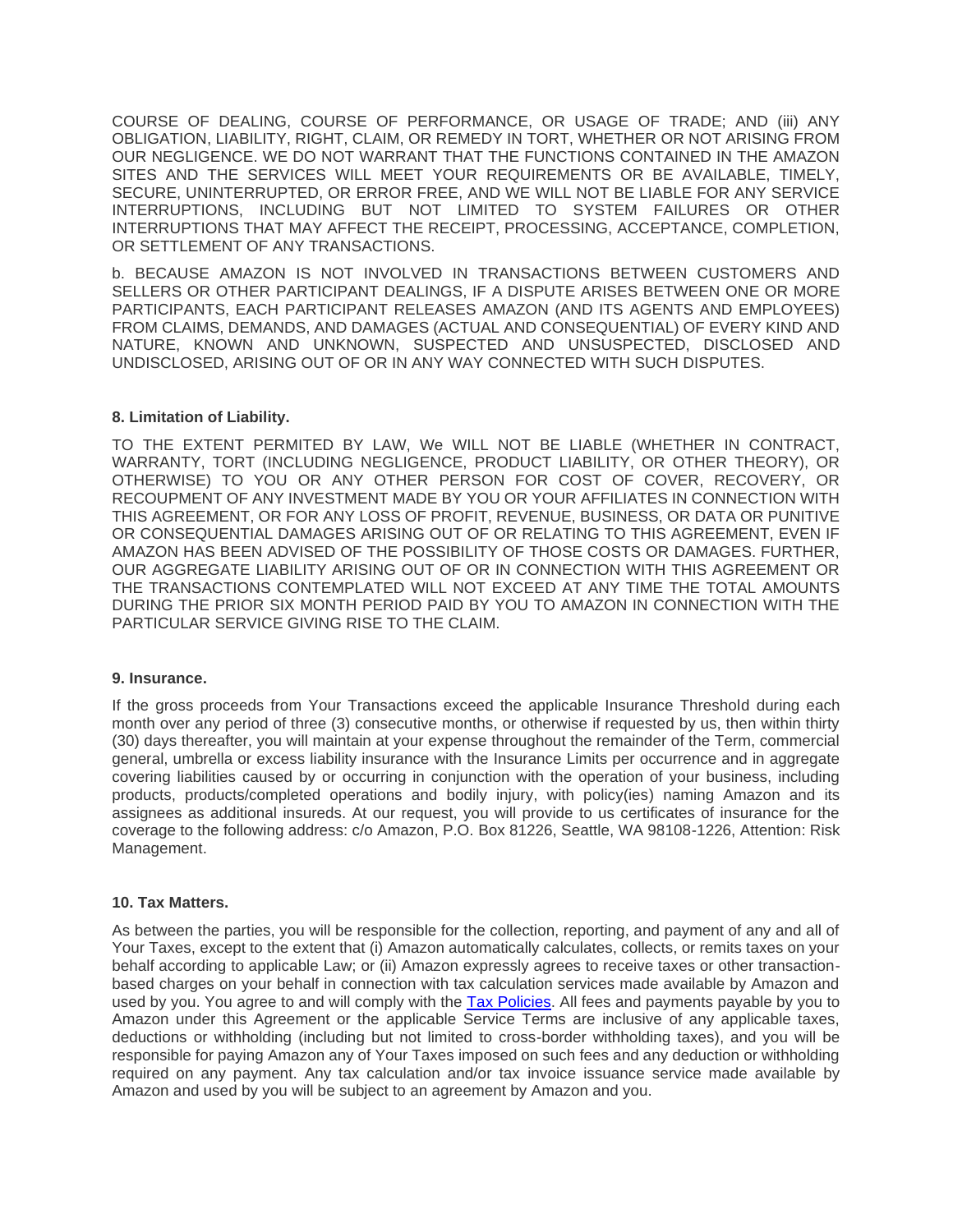### **11. Confidentiality and Personal Data.**

During the course of your use of the Services, you may receive Confidential Information. You agree that for the termTerm of the Agreement and 5 years after termination: (a) all Confidential Information will remain Amazon's exclusive property; (b) you will use Confidential Information only as is reasonably necessary for your participation in the Services; (c) you will not otherwise disclose Confidential Information to any other Person except as required to comply with the Law; (d) you will take all reasonable measures to protect the Confidential Information against any use or disclosure that is not expressly permitted in this Agreement; and (e) you will retain Confidential Information only for so long as its use is necessary for participation in the Services or to fulfill your statutory obligations (e.g. tax) and in all cases will delete such information upon termination or as soon as no longer required for the fulfillment of statutory obligations. The foregoing sentence does not restrict your right to share Confidential Information with a governmental entity that has jurisdiction over you, provided that you limit the disclosure to the minimum necessary and explicitly indicate the confidential nature of the shared information to the governmental entity. You may not issue any press release or make any public statement related to the Services, or use our name, trademarks, or logo, in any way (including in promotional material) without our advance written permission, or misrepresent or embellish the relationship between us in any way. You may only use the Amazon Mark as defined in and according to the Trademark Usage Guidelines available in Seller Central; you may not use our name, trademarks, or logos in any way (including in promotional material) not covered by the Trademark Usage Guidelines without our advance written permission.

We act as a data controller of any customer personal data collected via the Services. You are controllers of the customer personal data that are strictly necessary to fulfill orders and may not use any such customer personal data (including contact information) for any purpose other than fulfilling orders or providing customer service in connection with a Service. Generally, you may not use such data in any way inconsistent with applicable law. You must keep customer personal data confidential at all time (the above 5 years' term limit does not apply to customer personal data).

### **12. Force Majeure.**

We will not be liable for any delay or failure to perform any of our obligations under this Agreement by reasons, events or other matters beyond our reasonable control.

### **13. Relationship of Parties.**

Subject to the Transaction Processing Service Terms, you and we are independent contractors, and nothing in this Agreement will create any partnership, joint venture, agency, franchise, sales representative, or employment relationship between us. You will have no authority to make or accept any offers or representations on our behalf. This Agreement will not create an exclusive relationship between you and us. Nothing expressed or mentioned in or implied from this Agreement is intended or will be construed to give to any person other than the parties to this Agreement any legal or equitable right, remedy, or claim under or in respect to this Agreement. This Agreement and all of the representations, warranties, covenants, conditions, and provisions in this Agreement are intended to be and are for the sole and exclusive benefit of Amazon, you, and customers. As between you and us, you will be solely responsible for all obligations associated with the use of any third party service or feature that you permit us to use on your behalf, including compliance with any applicable terms of use. You will not make any statement, whether on your site or otherwise, that would contradict anything in this section.

#### **14. Suggestions and Other Information.**

If you or any of your Affiliates elect to provide or make available suggestions, comments, ideas, improvements, or other feedback or materials to us in connection with or related to the Amazon Site or Service (including any related Technology), we will be free to use, disclose, reproduce, modify, license, transfer and otherwise distribute, and exploit any of the foregoing information or materials in any manner.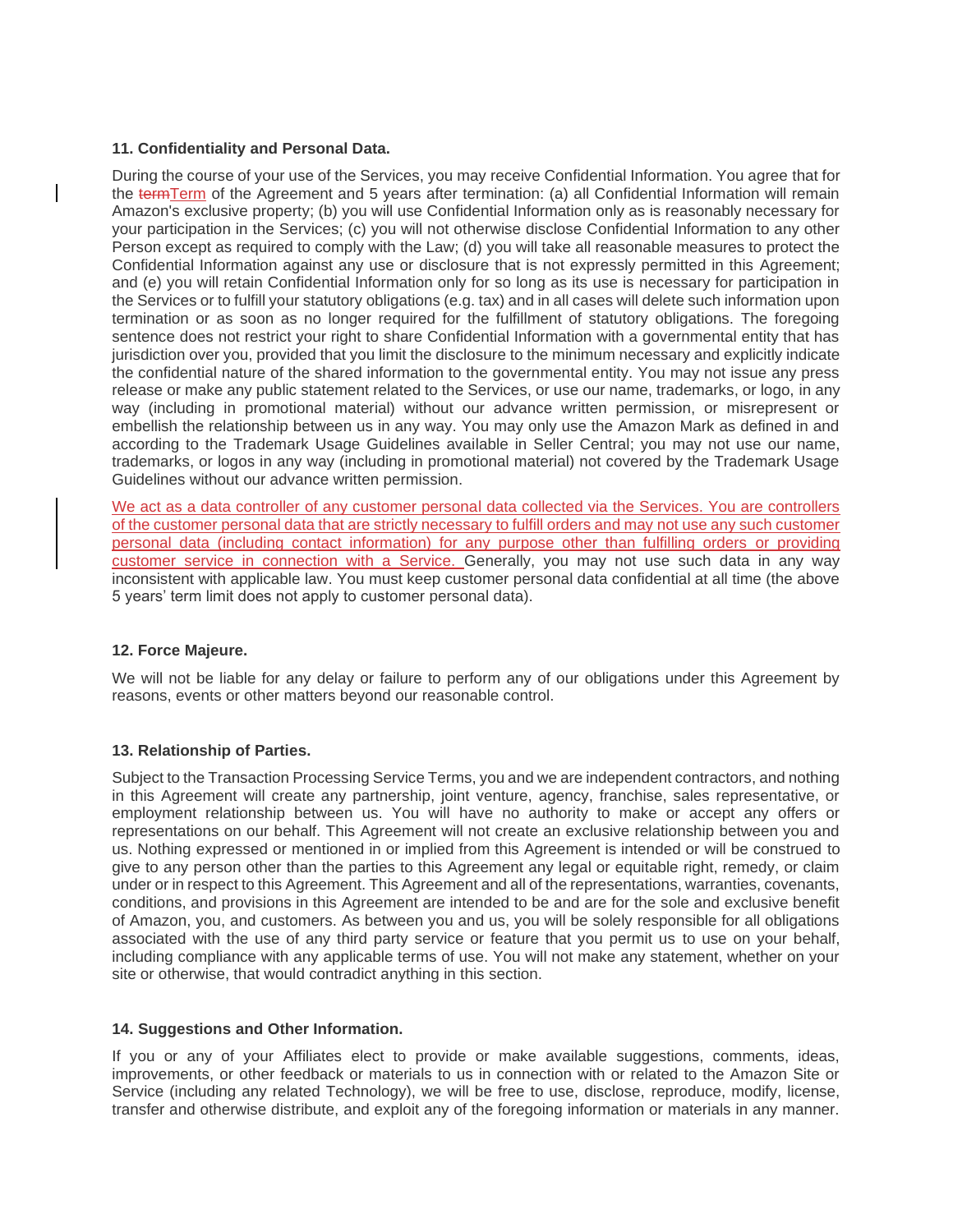In order to cooperate with governmental requests, to protect our systems and customers, or to ensure the integrity and operation of our business and systems, we may access and disclose any information we consider necessary or appropriate, including but not limited to user contact details, IP addresses and traffic information, usage history, and posted content. If we make suggestions on using the Services, you are responsible for any actions you take based on our suggestions.

## **15. Modification.**

**15.1** We will provide at least 15 days' advance notice in accordance with Section 18 for changes to the Agreement.

**15.2** However, we may change or modify the Agreement at any time with immediate effect (a) for legal, regulatory, fraud and abuse prevention, or security reasons; (b) to change existing features or add additional features to the Services (where this does not materially adversely affect your use of the Services); or (c) to restrict products or activities that we deem unsafe, inappropriate, or offensive. We will notify you about any change or modification in accordance with Section 18.

**15.3** Your continued use of the Services after the effective date of any change to this Agreement in accordance with this Section 15 will constitute your acceptance of that change. If any change is unacceptable to you, you agree not to use the Services and to end the Agreement as described in Section 3.

### **16. Password Security.**

Any password we provide to you may be used only during the Term to access Seller Central (or other tools we provide, as applicable) to use the Services, electronically accept Your Transactions, and review your completed transactions. You are solely responsible for maintaining the security of your password. You may not disclose your password to any third party (other than third parties authorized by you to use your account in accordance with this Agreement) and are solely responsible for any use of or action taken under your password. If your password is compromised, you must immediately change your password.

### **17. Export.**

You will not directly or indirectly export, re-export, transmit, or cause to be exported, re-exported or transmitted, any commodities, software or technology to any country, individual, corporation, organization, or entity to which such export, re-export, or transmission is restricted or prohibited, including any country, individual, corporation, organization, or entity under sanctions or embargoes administered by the United Nations, US Departments of State, Treasury or Commerce, the European Union, or any other applicable government authority.

### **18. Miscellaneous.**

The Governing Laws will govern this Agreement, without reference to the Convention on Contracts for the International Sale of Goods. **Amazon and you both consent that any claim relating in any way to this** Agreement or your use of the Services in Brazil will be resolved by binding arbitration by the Brazil-**Canada Chamber of Commerce.** The arbitration proceeding will take place in São Paulo (Brazil) and will be conducted in Portuguese, by one arbitrator. Claims that may not be submitted to arbitration because of a legal restriction will be solved by the Governing Courts, so the parties waive to the jurisdiction of any alternative venue. **There is no judge in arbitration, and court review of an arbitration award is limited. However, an arbitrator can award on an individual basis the same damages and relief as a court (including injunctive and declaratory relief or statutory damages), and must follow the terms of this Agreement as a court would.** Payment of all filing, administration and arbitrator fees will be governed by the Brazil-Canada Chamber of Commerce´s rules. **Amazon and you each agree that any dispute resolution proceedings will be conducted only on an individual basis and not in a class, consolidated or representative action.**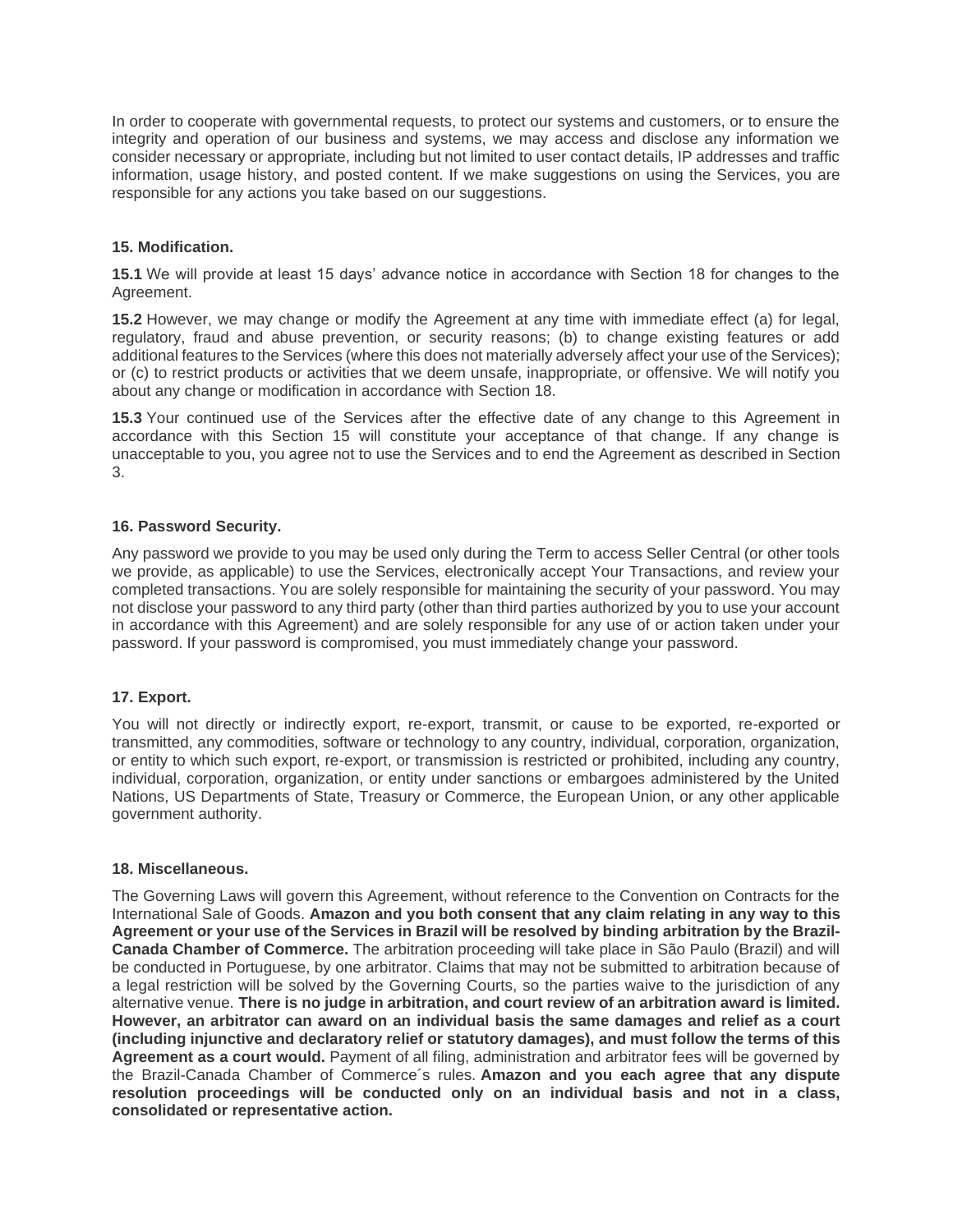You may not assign this Agreement, by operation of law or otherwise, without our prior written consent. Any attempt to assign or otherwise transfer in violation of this section is void provided, however, that upon notice to Amazon, you may assign or transfer this Agreement, in whole or in part, to any of your Affiliates as long as you remain liable for your obligations that arose prior to the effective date of the assignment or transfer under this Agreement. You agree that we may assign or transfer our rights and obligations under this Agreement: (a) in connection with a merger, consolidation, acquisition or sale of all or substantially all of our assets or similar transaction; or (b) to any Affiliate or as part of a corporate reorganization; and effective upon such assignment, the assignee is deemed substituted for Amazon as the party to this Agreement. Subject to that restriction, this Agreement will be binding on, inure to, and be enforceable against the parties and their respective successors and assigns. We may perform any of our obligations or exercise any of our rights under this Agreement through one or more of our Affiliates. Amazon retains the right to immediately halt any of Your Transactions, prevent or restrict access to the Services or take any other action to restrict access to or availability of any inaccurate listing, any inappropriately categorized items, any unlawful items, or any items otherwise prohibited by applicable Program Policies.

Because Amazon is not your agent or the customer's agent for any purpose, Amazon will not act as either party's agent in connection with resolving any disputes between participants related to or arising out of any transaction.

Amazon will provide notice to you under this Agreement by posting changes on Seller Central or on the applicable Amazon Services site to which the changes relate (such as the Marketplace Developer site accessible through your account), by sending you an email notification, or by similar means. You must send all notices and other communications relating to Amazon to our Selling Partner Support team via Seller Central, email, the Contact Us form, or similar means. We may also communicate with you electronically and in other media, and you consent to such communications. You may change your e-mail addresses and certain other information in Seller Central, as applicable. You will ensure that all of your information is up to date and accurate at all times.

If any provision of this Agreement is deemed unlawful, void, or for any reason unenforceable, then that provision will be deemed severable from these terms and conditions and will not affect the validity and enforceability of any remaining provisions.

We may make available translations to this Agreement and the applicable Service Terms and Program Policies, but the Portuguese version will control. This Agreement represents the entire agreement between the parties with respect to the Services and related subject matter and supersedes any previous or contemporaneous oral or written agreements and understandings.

### **Definitions**

As used in this Agreement, the following terms have the following meanings:

**"Affiliate"** means, with respect to any entity, any other entity that directly or indirectly controls, is controlled by, or is under common control with that entity.

**"Amazon Associated Properties"** means any website or other online point of presence, mobile application, service or feature, other than the Amazon Site, through which the Amazon Site, or products or services available on the Amazon site, are syndicated, offered, merchandised, advertised, or described.

**"Amazon Contracting Party"** means Amazon Serviços de Varejo do Brasil Ltda.

| <b>Service</b>               | <b>Amazon Contracting Party</b>           |
|------------------------------|-------------------------------------------|
| Selling on Amazon            | Amazon Serviços de Varejo do Brasil Ltda. |
| <b>Fulfillment by Amazon</b> | Amazon Serviços de Varejo do Brasil Ltda. |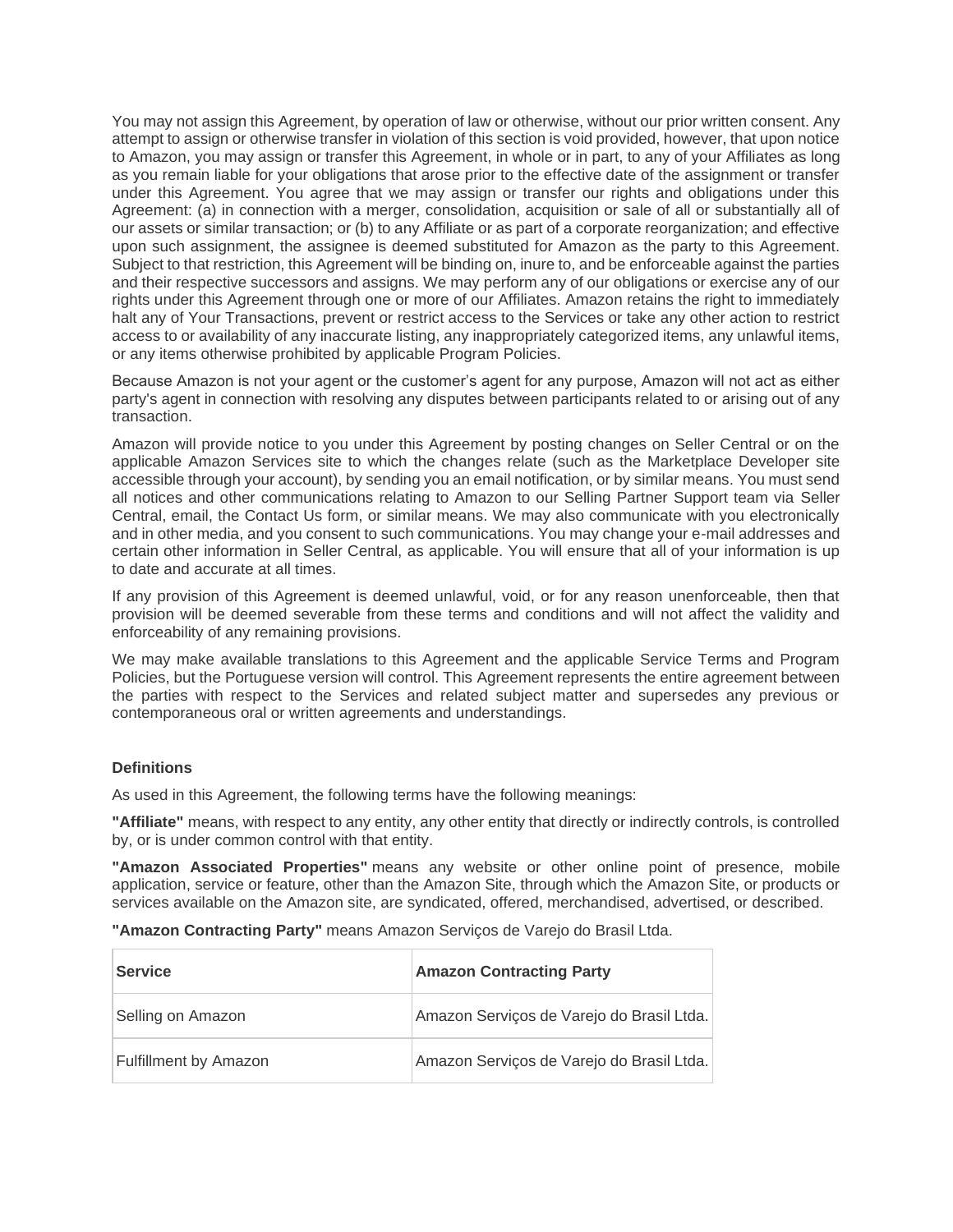| <b>Transaction Processing Service</b> | Amazon Serviços de Varejo do Brasil Ltda. |
|---------------------------------------|-------------------------------------------|
| Selling Partner API                   | Amazon Serviços de Varejo do Brasil Ltda. |

If you register for or use the Selling Partner API, the Amazon Contracting Party is the Contracting Party that provides the applicable Service you use in connection with the Selling Partner API.

**"Amazon Site"** means [amazon.com.br,](https://www.amazon.com.br/) the Amazon Site in Brazil.

**"Confidential Information"** means information relating to us, to the Services or Amazon customers that is not known to the general public including, but not limited to, any information identifying or unique to specific customers; reports, insights, and other information about the Services, data derived from the Services except for data (other than customer personal data) arising from the sale of your products comprising of products sold, prices, sales, volumes and time of the transaction; and technical or operational specifications relating to the Services. For the purposes of this Agreement, customer personal data constitutes Confidential Information at all times.

**"Content"** means copyrightable works under applicable Law and content protected by database rights under applicable Law.

**"Excluded Products"** means the items described on the applicable [Restricted](https://sellercentral.amazon.com/gp/help/help.html?itemID=G200164330&language=pt_BR&ref=ag_G200164330_cont_1791&) Products policy in Seller Central, any other applicable Program Policy, or any other information made available to you by Amazon.

**"Governing Courts"** means the courts of the city of São Paulo (State of São Paulo), Brazil, and only for claims that cannot be solved by arbitration for statutory restrictions.

**"Governing Laws"** means the laws of Brazil.

**"Insurance Limits"** means Three Hundred Thousand Brazilian Reais (R\$ 300.000,00)

**"Insurance Threshold"** means Three Thousand Brazilian Reais (R\$ 3.000,00).

**"Intellectual Property Right"** means any patent, copyright, Trademark, domain name, moral right, trade secret right, or any other intellectual property right arising under any Laws and all ancillary and related rights, including all rights of registration and renewal and causes of action for violation, misappropriation or infringement of any of the foregoing.

**"Law"** means any law, ordinance, rule, regulation, order, license, permit, judgment, decision, or other requirement, now or in the future in effect, of any governmental authority (e.g., on a federal, state, or provincial level, as applicable) of competent jurisdiction.

**"Local Currency"** means Brazilian Reais (R\$)

**"Order Information"** means, with respect to any of Your Products ordered through the Amazon Site, the order information and shipping information that we provide or make available to you.

**"Person"** means any individual, corporation, partnership, limited liability company, governmental authority, association, joint venture, division, or other cognizable entity, whether or not having distinct legal existence.

**"Program Policies"** means policies and program terms provided on the [Program](https://sellercentral.amazon.com/gp/help/help.html?itemID=521&) Policies.

**"Sales Proceeds"** means the gross proceeds from any of Your Transactions, including (a) all shipping and handling, gift wrap and other charges; (b) taxes and customs duties to the extent specified in the applicable Tax [Policies.](https://sellercentral.amazon.com/gp/help/help.html?itemID=G200405820&)

**"Seller Central"** means the online portal and tools made available by Amazon to you, for your use in managing your orders, inventory, and presence on the Amazon Site or any other online point of presence.

**"Service"** means each of the following services: Selling on Amazon, Fulfillment by Amazon, the Selling Partner APIs, and, the Transaction Processing Services, together in each case with any related services and materials we make available.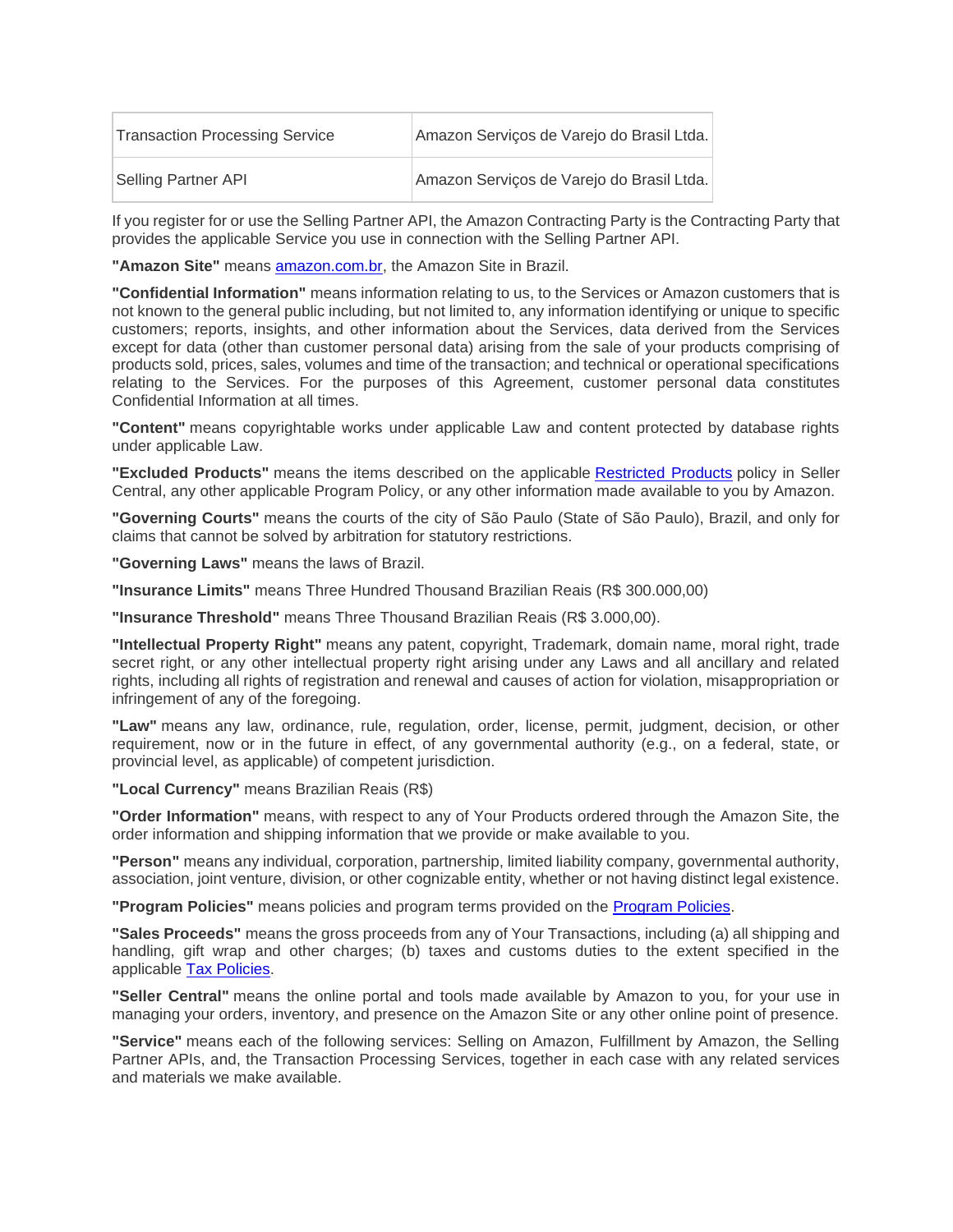**"Service Terms"** means the service terms applicable to each Service, which are made part of this Agreement upon the date you elect to register for or use the applicable Service, and any subsequent modifications we make to those terms.

**"Technology"** means any: (a) ideas, procedures, processes, systems, methods of operation, concepts, principles, and discoveries protected or protectable under the Laws of any jurisdiction; (b) interfaces, protocols, glossaries, libraries, structured XML formats, specifications, grammars, data formats, or other similar materials; and (c) software, hardware, code, technology, or other functional item.

**"Trademark"** means any trademark, service mark, trade dress (including any proprietary "look and feel"), trade name, other proprietary logo or insignia, or any other source or business identifier, protected or protectable under any Laws.

**"Your Materials"** means all Technology, Your Trademarks, Content, Your Product information, data, materials, and other items or information provided or made available by you or your Affiliates to Amazon or its Affiliates.

**"Your Personnel"** means any third party warranting, administering or otherwise involved in the offer, sale, performance, or fulfillment of Your Products, including any of your employees, representatives, agents, contractors, or subcontractors.

**"Your Product"** means any product or service that you have offered through the Selling on Amazon Service.;

**"Your Sales Channels"** means all sales channels and other means through which you or any of your Affiliates offers products or services, other than physical stores.

**"Your Taxes"** means any and all sales, goods and services, use, excise, premium, import, export, value added, consumption, and other taxes, regulatory fees, levies (specifically including environmental levies), or charges and duties assessed, incurred, or required to be collected or paid for any reason (a) in connection with any advertisement, offer or sale of products or services by you on or through or in connection with the Services; (b) in connection with any products or services provided for which Your Products are, directly or indirectly, involved as a form of payment or exchange; or (c) otherwise in connection with any action, inaction, or omission of you or your Affiliates, or any Persons providing products or services, or your or their respective employees, agents, contractors, or representatives, for which Your Products are, directly or indirectly, involved as a form of payment or exchange.

**"Your Trademarks"** means Trademarks of yours that you provide to us: (a) in non-text form for branding purposes; and (b) separate from (and not embedded or otherwise incorporated in) any product specific information or materials.

**"Your Transaction"** means any sale of Your Product(s) through the Amazon Site.

### **Selling on Amazon Service Terms**

The Selling on Amazon Service (**"Selling on Amazon"**) is a Service that allows you to offer certain products and services directly on the Amazon Site.

These Selling on Amazon Service Terms are part of the Agreement, but, unless specifically provided otherwise, concern and apply only to your participation in Selling on Amazon. BY REGISTERING FOR OR USING THE SELLING ON AMAZON SERVICE, YOU (ON BEHALF OF YOURSELF OR THE BUSINESS YOU REPRESENT) AGREE TO BE BOUND BY THE [AGREEMENT](https://sellercentral.amazon.com/gp/help/G1791?language=en_US&ref=ag_G1791_cont_1791) INCLUDING THESE SELLING ON AMAZON SERVICE TERMS. **NOTWITHSTANDING THE PREVIOUS SENTENCE, IF YOU HAVE ENTERED INTO A SEPARATE AGREEMENT THAT PERMITS YOU TO OFFER YOUR PRODUCTS THROUGH A PARTICULAR AMAZON SITE, THEN TO THE EXTENT THAT YOU CONTINUE TO LIST AND SELL YOUR PRODUCTS ON THAT AMAZON SITE PURSUANT TO SUCH SEPARATE AGREEMENT, TRANSACTIONS OF YOUR PRODUCTS ON THAT AMAZON SITE AND ANY TAX SERVICES WE MAKE AVAILABLE UNDER THAT AGREEMENT ARE GOVERNED BY THE TERMS OF THAT AGREEMENT AND NOT BY THESE SELLING ON AMAZON SERVICE TERMS.**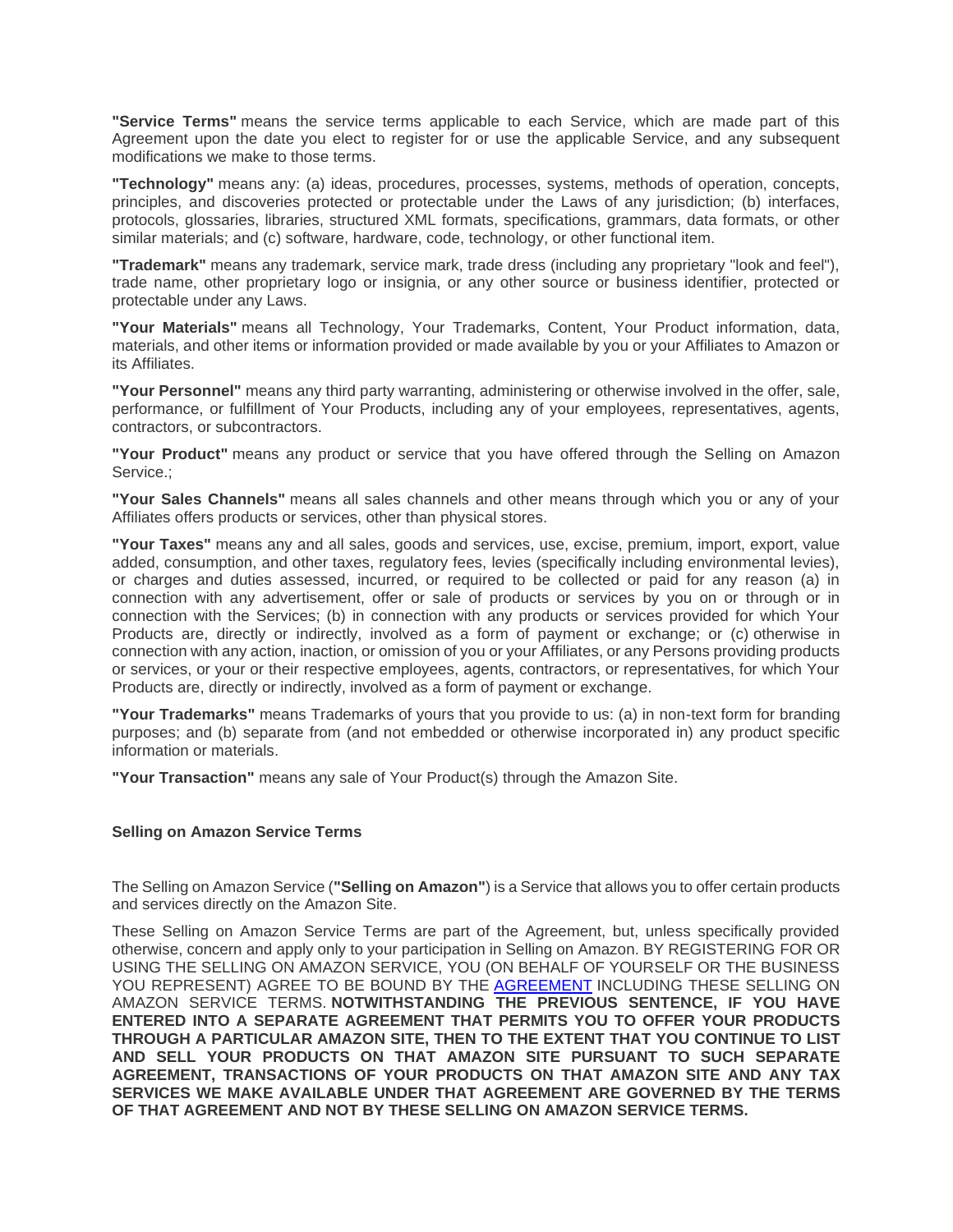# **S-1 Your Product Listings and Orders.**

**S-1.1 Products and Product Information.** You will provide accurate and complete Required Product Information for each product or service that you offer through any Amazon Site and promptly update that information as necessary to ensure it at all times remains accurate and complete. You will also ensure that Your Materials, Your Products (including packaging) and your offer and subsequent sale of any of the same on any Amazon Site comply with all applicable Laws (including all minimum age, marking and labeling requirements) and do not contain any sexually explicit (except to the extent expressly permitted under our applicable Program Policies), defamatory or obscene materials. You may not provide any information for, or otherwise seek to offer any Excluded Products on any Amazon Sites; or provide any URL Marks for use, or request that any URL Marks be used, on any Amazon Site.

**S-1.2 Product Listing; Merchandising; Order Processing.** We will enable you to list Your Products on the Amazon Site, and conduct merchandising and promote Your Products in accordance with the Agreement (including via the Amazon Associated Properties or any other functions, features, advertising, or programs on or in connection with the applicable Amazon Site). We may use mechanisms that rate, or allow shoppers to rate, Your Products and your performance as a seller and Amazon may make these ratings and feedback publicly available. We will provide Order Information to you for each order of Your Products through the Amazon Site. We will also receive all Sales Proceeds on your behalf for each of these transactions and will have exclusive rights to do so, and will remit them to you in accordance with these Selling on Amazon Service Terms.

**S-1.3 Shipping and Handling Charges.** For Your Products ordered by customers on or through the Amazon you will determine the shipping and handling charges subject to our Program Policies and standard functionality (including any category-based shipping and handling charges we determine, such as for products offered by sellers on the Individual selling plan and BMVD products generally) . When we determine the shipping and handling charges, you will accept them as payment in full for your shipping and handling. Please refer to the Fulfillment by Amazon Service Terms for Your Products that are fulfilled using Fulfillment by Amazon.

**S-1.4 Credit Card Fraud and Unpaid Invoices.** We will bear the risk of (a) credit card fraud (i.e., a fraudulent purchase arising from the theft and unauthorized use of a third party's credit card information) occurring in connection with Your Transactions, and (b) late payments or defaults by customers in connection with invoiced orders for Your Products, except, in each case, in connection with seller-fulfilled products that are not fulfilled strictly in accordance with the Order Information and Shipment Information. You will bear all other risk of fraud or loss.

# **S-2 Sale and Fulfillment; Refunds and Returns.**

**S-2.1 Sale and Fulfillment.** Other than as described in the Fulfillment by Amazon Service Terms for the Amazon Site for which you decide to register or use the Selling on Amazon Service, you will: (a) source, offer, sell and fulfill your seller-fulfilled products, in each case, in accordance with the terms of the applicable Order Information, this Agreement, and all terms provided by you or us and displayed on the applicable Amazon Site at the time of the order and be solely responsible for and bear all risk for those activities; (b) package each of Your Products in a commercially reasonable manner complying with all applicable packaging and labeling requirements and ship each of Your Products on or before its Expected Ship Date; (c) retrieve Order Information at least once each business day; (d) only cancel Your Transactions as permitted pursuant to your terms and conditions appearing on the applicable Amazon Site at the time of the applicable order or as may be required under this Agreement; (e) fulfill Your Products throughout the Country (except to the extent prohibited by Law or this Agreement); (f) provide to Amazon information regarding fulfillment and order status and tracking (to the extent available), in each case as requested by us using the processes designated by us, and we may make any of this information publicly available; (g) comply with all Street Date instructions; (h) ensure that you are the seller of each of Your Products; (i) include an order-specific packing slip, and, if applicable, any tax invoices, within each shipment of Your Products; (j) identify yourself as the seller of each of Your Products on all packing slips or other information included or provided in connection with Your Products and as the Person to which a customer may return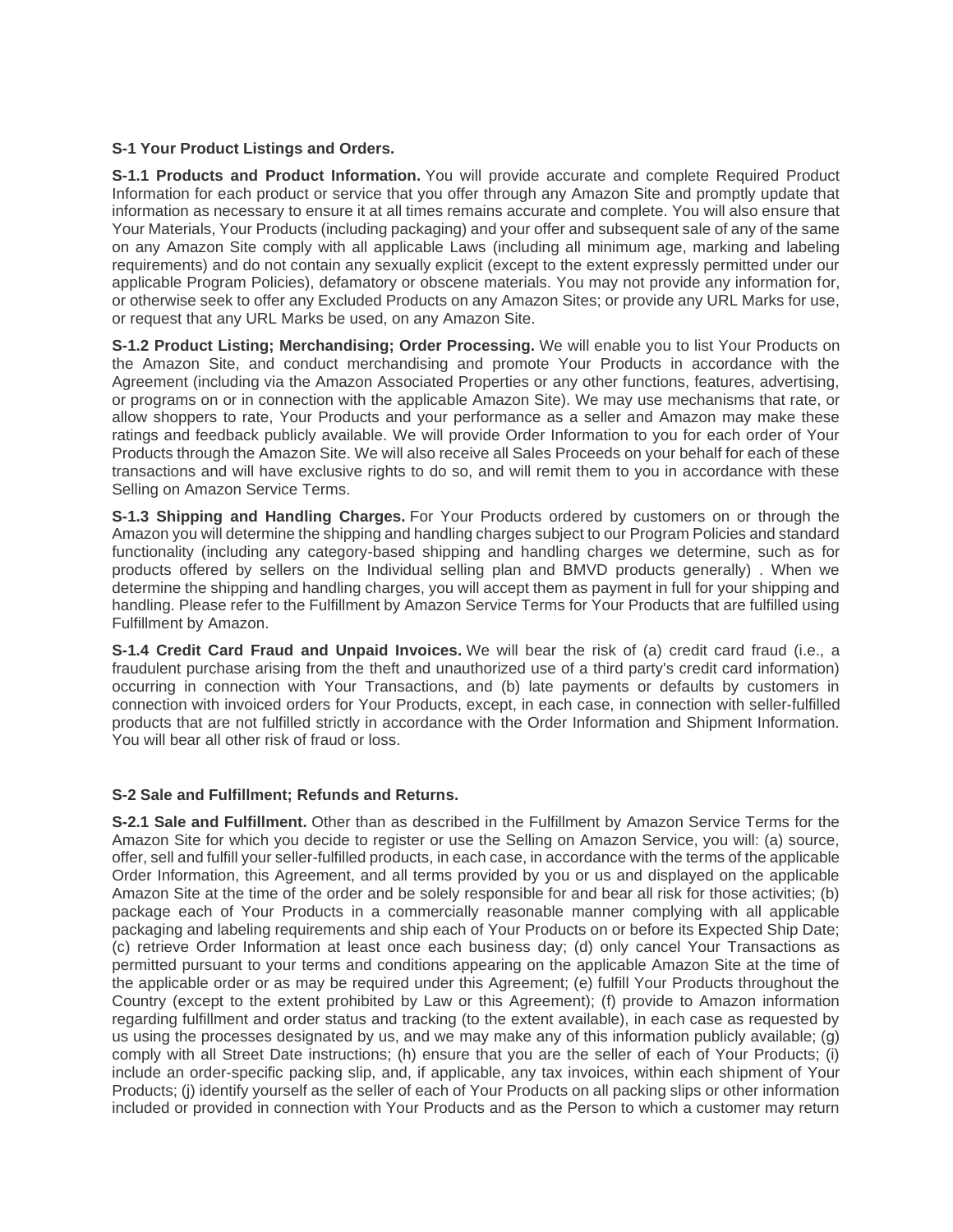the applicable product; and (k) not send customers emails confirming orders or fulfillment of Your Products. If any of Your Products are fulfilled using Fulfillment by Amazon, the Fulfillment by Amazon Service Terms for the applicable Amazon Site will apply to the storage, fulfillment, and delivery intermediation of such Amazon-Fulfilled Products.

**S-2.2 Cancellations, Returns, and Refunds.** The Amazon Refund Policies for the applicable Amazon Site will apply to Your Products. You will promptly accept, calculate, and process cancellations, returns, refunds, and adjustments in accordance with this Agreement and the Amazon Refund Policies for the applicable Amazon Site, using functionality we enable for your account (for sales through the Brazilian website, you agree to comply with the Código de Defesa do Consumidor, by accepting refunds during the legal term of repentance and fully refunding customers, including return shipping). Without limiting your obligations, we may in our sole discretion accept, calculate, and process cancellations, returns, refunds, and adjustments for the benefit of customers. You will route any payments to customers in connection with Your Transactions through Amazon. We will make any payments to customers in the manner we determine, and you will reimburse us for all amounts we pay.

### **S-3 Problems with Your Products.**

**S-3.1 Delivery Errors and Nonconformities; Recalls.** You are responsible for any non-performance, nondelivery, misdelivery, theft, or other mistake or act in connection with the fulfillment of Your Products, except to the extent caused by: (a) credit card fraud for which we are responsible under Section S-1.4; or (b) our failure to make available to you Order Information as it was received by us or resulting from address verification. Notwithstanding the previous sentence, for those of Your Products that are fulfilled using Fulfillment by Amazon, if any, the Fulfillment by Amazon Service Terms for the applicable Amazon Site will apply to non-delivery, misdelivery, theft, or other mistake or act in connection with the fulfillment of those of Your Products. You are also responsible for any non-conformity or defect in, any public or private recall of, or safety alert of any of Your Products or other products provided in connection with Your Products. You will notify us promptly as soon as you have knowledge of any public or private recalls, or safety alerts of Your Products or other products provided in connection with Your Products.

**S-3.2 A-to-z Guarantee and Chargebacks.** If we inform you that we have received or initiated a claim under the "A-to-z Guarantee" offered on the Amazon Site or other dispute relating to the offer, sale or fulfillment of Your Products (other than a chargeback), concerning one of Your Transactions, you will have 30 days to appeal our decision of the claim. If we find that a claim, chargeback, or dispute is your responsibility, you (a) will not take recourse against the customer, and (b) are responsible for reimbursing us in accordance with the for the amount paid by the customer (including taxes and shipping and handling charges, but excluding any Referral Fees that we retained as defined in Section S-4, and all other fees and expenses associated with the original transaction (such as credit card, bank, payment processing, representment, or penalty fees)) and any related chargebacks or refunds, to the extent payable by us.

# **S-4 Compensation.**

You will pay us: (a) the applicable Referral Fees; (b) the non-refundable Selling on Amazon Subscription Fee in advance each month; and (c) any other applicable fees described in this Agreement (including any applicable Program Policies). **"Selling on Amazon Subscription Fee"** means the fee specified as such on the [Selling on Amazon Fee Schedule](https://sellercentral.amazon.com/gp/help/external/G200336920?language=en_US&ref=efph_G200336920_cont_G1791) for the applicable Amazon Site at the time such fee is payable. With respect to each of Your Transactions: (i) **"Sales Proceeds"** has the meaning set out in this Agreement; and (ii) **"Referral Fee"** means the applicable fee based on the Sales Proceeds from Your Transaction through the applicable Amazon Site specified on the Selling on Amazon Fee [Schedule,](https://sellercentral.amazon.com/gp/help/G200336920?language=en_US&ref=ag_G200336920_cont_1791) based on the categorization by Amazon of the type of product that is the subject of Your Transaction; provided, however, that Sales Proceeds will not include any shipping charges set by us in the case of Your Transactions that consist solely of products fulfilled using Fulfillment by Amazon.

### **S-5 Remittance of Sales Proceeds &and Refunds.**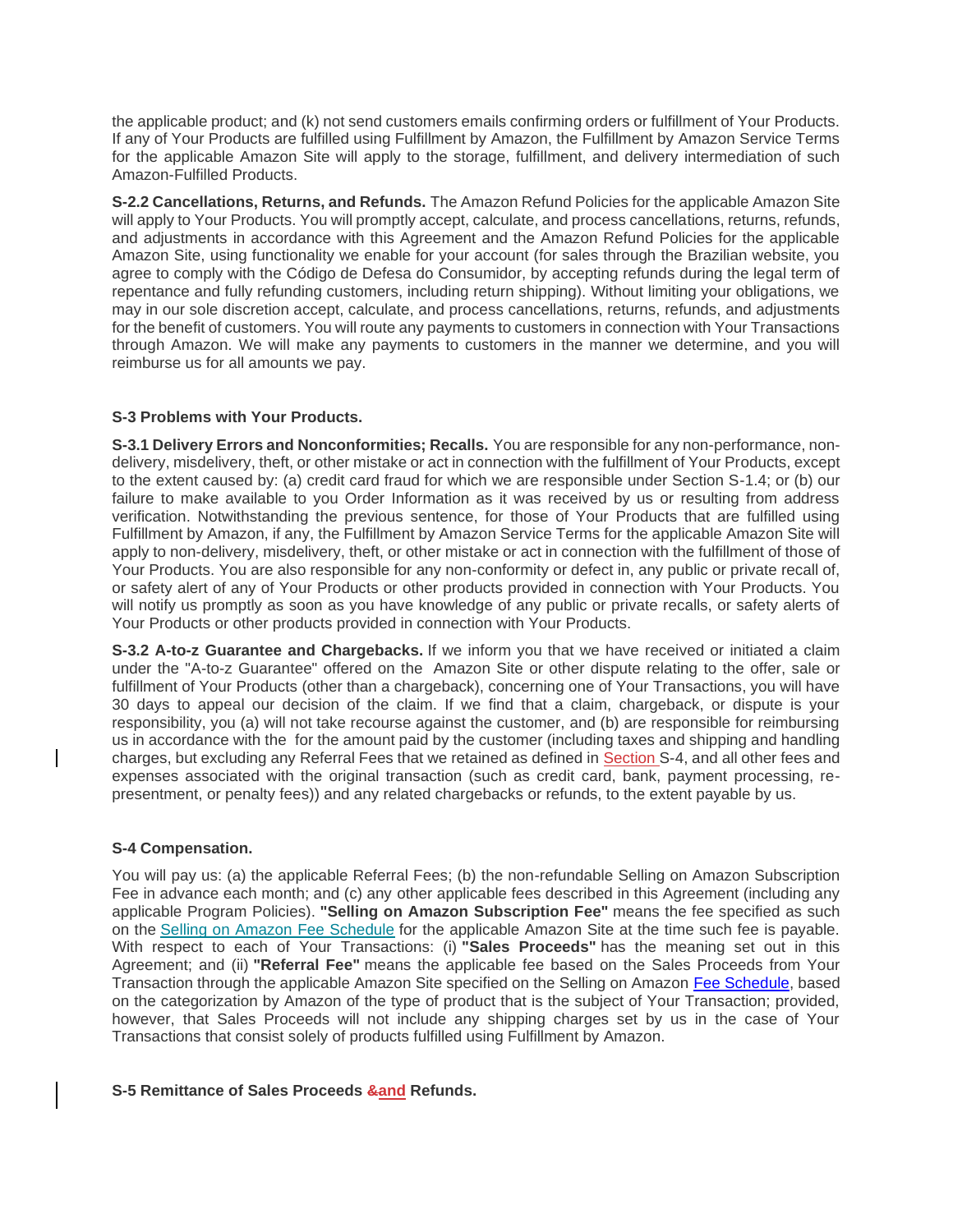Except as otherwise stated in this Agreement, we will remit to you your available balance on a bi-weekly (14 day) (or at our option, more frequent) basis. For each remittance, your available balance is equal to any Sales Proceeds not previously remitted to you as of the applicable Remittance Calculation Date (which you will accept as payment in full for Your Transactions), less: (a) the Referral Fees; (b) the variable closing Fee, if applicable; (c) any Selling on Amazon Subscription Fees; (d) any other applicable fees described in this Agreement (including any applicable Program Policies); (e) any amounts we require you to maintain in your account balance pursuant to this Agreement (including payments withheld pursuant to Section 2 of the General Terms, Section S-1.4, and applicable Program Policies); and (f) any taxes that Amazon automatically calculates, collects and remits to a tax authority according to applicable law, as specified in the Tax Policies.

We may establish a reserve on your account based on our assessment of risks to Amazon or third parties posed by your actions or performance, and we may modify the amount of the reserve from time to time at our sole discretion.

When you either initially provide or later change Your Bank Account information, the Remittance Calculation Date may be deferred by up to 14 days. For sellers that are on the Individual selling plan, the remittance amount will not include Sales Proceeds from the 14-day period before the date of remittance. If you refund money to a customer in connection with one of Your Transactions, and the refund is routed through us (or our Affiliate), on the next available Remittance Calculation Date we will refund to you the amount of the Referral Fee paid by you to us attributable to the amount of the customer refund (including refunded taxes and customs duties only to the extent specified in the applicable Tax [Policies\)](https://sellercentral.amazon.com/gp/help/help.html?itemID=G200405820&), less the Refund Administration Fee for each of Your Products refunded that is not a BMVD Product, which amount we may retain as an administrative fee. We will remit any amounts to be refunded by us pursuant to this subsection from time to time together with the next remittance to be made by us to you.

**"Refund Administration Fee"** means the applicable fee described on the Refund [Administration](https://sellercentral.amazon.com/gp/help/help-page.html?itemID=21531&language=en_US&ref=ag_21531_cont_1791) Fee [Schedule](https://sellercentral.amazon.com/gp/help/help-page.html?itemID=21531&language=en_US&ref=ag_21531_cont_1791) for the applicable Amazon Site.

Net Sales Proceeds will be credited to your available balance when they are received by us or our Affiliates.

### **S-6 Amazon's Websites and Services.**

Amazon has the right to determine the design, content, functionality, availability and appropriateness of its websites, selection, and any product or listing in the Amazon Site and all aspects of each Service, including your use of the same. Amazon may assign any of these rights or delegate any of its responsibilities.

#### **Selling on Amazon Definitions**

**"Amazon Refund Policies"** means the return and refund [policies](https://www.amazon.com.br/gp/help/customer/display.html?nodeId=201365670&language=en_US&ref=ag_home_cont_1791) published on the Amazon Site and applicable to products and services offered via the Amazon Site.

**"BMVD Product"** means any book, magazine or other publication, sound recording, video recording, and/or other media product in any format, including any subscription, in each case excluding any software product, computer game, and/or video game.

**"Excluded Offer"** means any discount, rebate, promotional offer, or other term of offer and/or sale that you: (a) have attempted to make available through the Amazon Site but that we do not honor or support (but only until such time as we honor or support the same on the Amazon Site); or (b) make available solely to third parties that either (i) purchase products solely for resale and who are not end users of such products (i.e., wholesale purchasers)..

**"Expected Ship Date"** means, with respect to any of Your Products, either: (a) the end of the shipping availability period (which begins as of the date on which the relevant order is placed by the customer), or the shipping availability date, as applicable, specified by you in the relevant inventory/product data feed for Your Product; or (b) if you do not specify shipping availability information in such inventory/product data feed or that Your Product is in a product category that Amazon designates as requiring shipment within two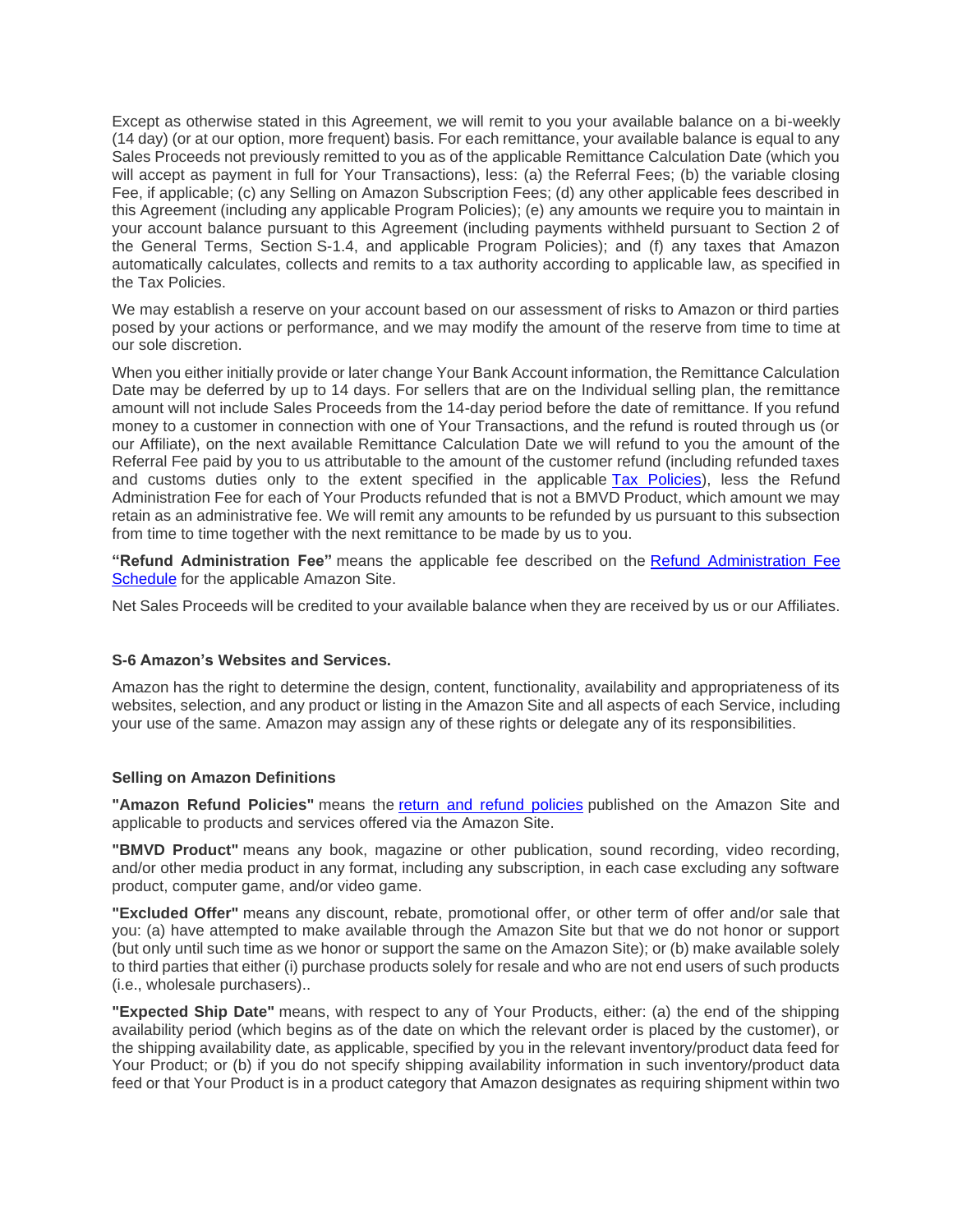(2) business days, two (2) business days after the date on which the relevant order is placed by the customer.

**"Media Product"** means any book, magazine or other publication, sound recording, video recording, software product, computer game, videogame, or other media product in any format, including any related subscription, offered through an Amazon Site.

**"Purchase Price"** means the total amount payable or paid for Your Product (including taxes and shipping and handling charges only to the extent specified in the applicable Tax [Policies\)](https://sellercentral.amazon.com/gp/help/help.html?itemID=G200405820&).

**"Remittance Calculation Date"** is the date that is two (2) business days prior to the date of remittance

**"Required Product Information"** means, with respect to each of Your Products in connection with a particular Amazon Site, the following (except to the extent expressly not required under the applicable Program Policies): (a) description, including as applicable, location-specific availability and options, scheduling guidelines and service cancellation policies; (b) SKU and UPC/EAN/JAN numbers, and other identifying information as Amazon may reasonably request; (c) information regarding in-stock status and availability, shipping limitations or requirements, and Shipment Information (in each case, in accordance with any categorizations prescribed by Amazon from time to time); (d) categorization within each Amazon product category and browse structure as prescribed by Amazon from time to time; (e) digitized image that accurately depicts only Your Product, complies with all Amazon image guidelines, and does not include any additional logos, text or other markings; (f) Purchase Price; (g) shipping and handling charge (in accordance with our standard functionality); (h) any text, disclaimers, warnings, notices, labels, seal, registration number, warranties, or other content required by applicable Law to be displayed in connection with the offer, merchandising, advertising, or sale of Your Product; (including e.g. Inmetro seal information); (i) any vendor requirements, restocking fees or other terms and conditions applicable to such product that a customer should be aware of prior to purchasing the product; (j) brand; (k) model; (l) product dimensions; (m) weight; (n) a delimited list of technical specifications; (o) SKU and UPC/EAN/JAN numbers (and other identifying information as we may reasonably request) for accessories related to Your Product that is available in our catalog; (p) the state or country Your Product ships from; and (q) any other information reasonably requested by us (e.g., the condition of used or refurbished products; and invoices and other documentation demonstrating the safety and authenticity of Your Products).

**"Shipment Information"** means, with respect to any of Your Products, the estimated or promised shipment and delivery date.

**"Street Date"** means the date(s), if any, specified by the manufacturer, distributor, and/or licensor of a product as the date before which specified information regarding such product (e.g., title of a book) should not be disclosed publicly, or such product should not be delivered or otherwise made available to customers.

**"URL Marks"** means any Trademark, or any other logo, name, phrase, identifier, or character string, that contains or incorporates any top level domain (e.g., .com, .edu, .ca, .fr, .jp) or any variation of a top level domain (e.g., dot com, dotcom, net, or com).

**"Your Transaction"** is defined in the General Terms of this Agreement; however, as used in these Selling on Amazon Service Terms, it means any and all such transactions through Selling on Amazon only.

#### **Fulfilment by Amazon Service Terms**

Fulfilment by Amazon ("**FBA**") provides storage services, shipping intermediation and other fulfilment and associated services for Your Products. FBA is operated by Amazon Serviços de Varejo do Brasil Ltda.

These FBA Service Terms are part of the Amazon Business Solutions Agreement (**"Business Solutions Agreement"** or **"Agreement"**), and, unless specifically provided otherwise, concern and apply only to your participation in FBA. BY REGISTERING FOR OR USING FBA, YOU (ON BEHALF OF YOURSELF OR THE BUSINESS YOU REPRESENT) AGREE TO BE BOUND BY THE [BUSINESS SOLUTIONS](https://sellercentral.amazon.com.br/gp/help/external/G1791?language=en_US&ref=efph_G1791_cont_G1791)  [AGREEMENT](https://sellercentral.amazon.com.br/gp/help/external/G1791?language=en_US&ref=efph_G1791_cont_G1791) AND THESE FBA SERVICE TERMS. Unless defined in these FBA Service Terms, all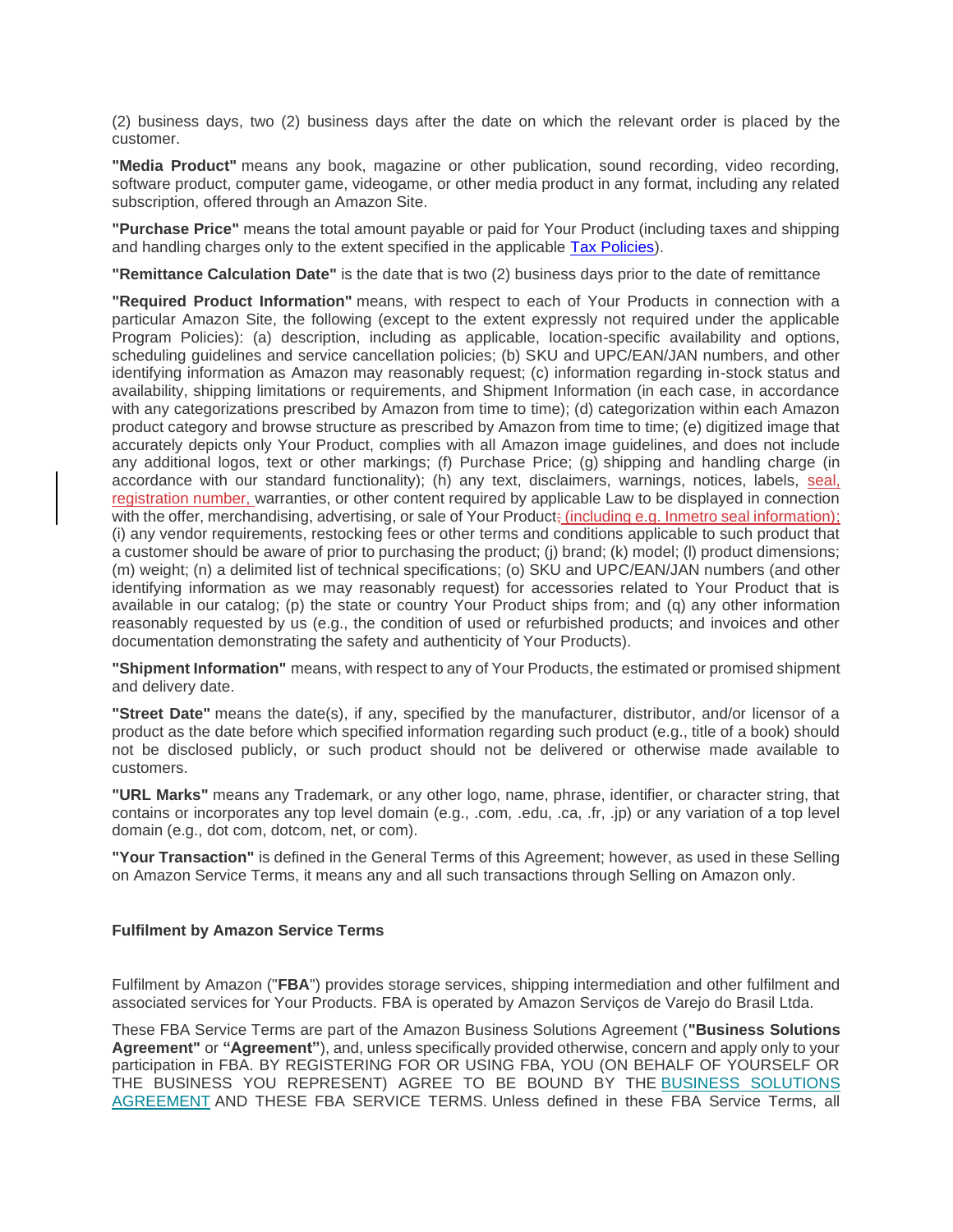capitalized terms are as defined in the Business Solutions Agreement. You expressly agree that Amazon may engage its affiliate(s) or a third party in order to complete one or more of the fulfilment and associated services outlined below.

# **F-1. Your Products**

Once you are accepted into FBA, you must apply to register each product you sell that you wish to include in the FBA program in connection with the Amazon Site. You may not include in the FBA program any product which is a FBA Restricted Product. We may refuse registration in FBA of any product, including on the basis that it is an FBA [Restricted Product](https://sellercentral.amazon.com.br/gp/help/external/200140860?language=en_US&ref=efph_200140860_cont_G1791) or that it violates applicable Program Policies. You may at any time withdraw registration of any of Your Products from FBA.

# **F-2. Product and Shipping Information**

You will, in accordance with applicable Program Policies, provide accurate and complete information about Your Products registered in FBA, and will provide Fulfilment Requests for any Units fulfilled using FBA that are not sold through the Amazon Site ("**Multi-Channel Fulfilment Units**"). You will promptly update any information about Your Products in accordance with our requirements and as necessary so that the information is at all times accurate and complete.

# **F-3. Shipping to Amazon**

**F-3.1.** You will ship Units to us in accordance with applicable Program Policies. You will ensure that: (a) all Units are properly packaged for protection against damage and deterioration during shipment and storage; and (b) You will be responsible for all costs incurred to ship the Units to the shipping destination (including costs of freight and transit insurance). You will prepay all such shipping costs and Amazon will not pay any shipping. You are responsible for payment of all customs, duties, taxes and other charges. In the case of any improperly packaged or labelled Unit, we may return the Unit at our discretion pursuant to Section F-7.

**F-3.2.** You will not deliver to us and we may refuse to accept or dispose, as per our discretion, any shipment of any Unsuitable Unit or not supported by an authorized Tax Invoice.

**F-3.3F-3.3.** We may, at our option, allow you to ship Units at your expense (as described in Section F-9.2) to fulfillment centers using discounted shipping rates that we may make available to you for certain carriers. In such event, you will use the processes and supply the information that we require for you to obtain such discounted rates. You also must comply with standard operating procedures, weight, size, value/amount restrictions, and other shipping requirements of the applicable carriers. If we provide you with the estimated shipping costs prior to shipment, you acknowledge and agree that actual shipping costs may vary from such estimates. In addition, if the weight of the Unit, as determined by the applicable carrier, differs from that submitted by you to us for purposes of determining the estimated shipping costs, then: (a) you may be charged more than the estimated shipping costs if the carrier determines that such Unit weighs more than as submitted by you; or (b) you may be charged the full amount of the estimated shipping costs even if the carrier determines the weight to be less than that submitted by you. Except for the purpose of fulfilling your obligations related to the Agreement and to the FBA Terms before the competent tax authorities, you will not use carrier information (e.g., carrier account number, amount of shipping rates, etc.) for any purpose, nor disclose such information to any third party, and you will protect such information as Amazon's confidential information in accordance with Section 11 of the General Terms of this Agreement. As between you, us, and the applicable carrier, you will be the shipper of record, and we will make payment to the carrier with respect to the shipment of all Units using such discounted rates. Title and risk of loss and damage for any Unit shipped using discounted rates provided by us under this Section will remain with you, and our provision of such shipping rates will not create any liability or responsibility for us with respect to any delay, damage, or loss incurred during shipment. In the event of damage to or loss of Units during shipment, Amazon will not be obligated to refund any shipping charges or fees. You authorize the applicable carrier to provide us with all shipment tracking information.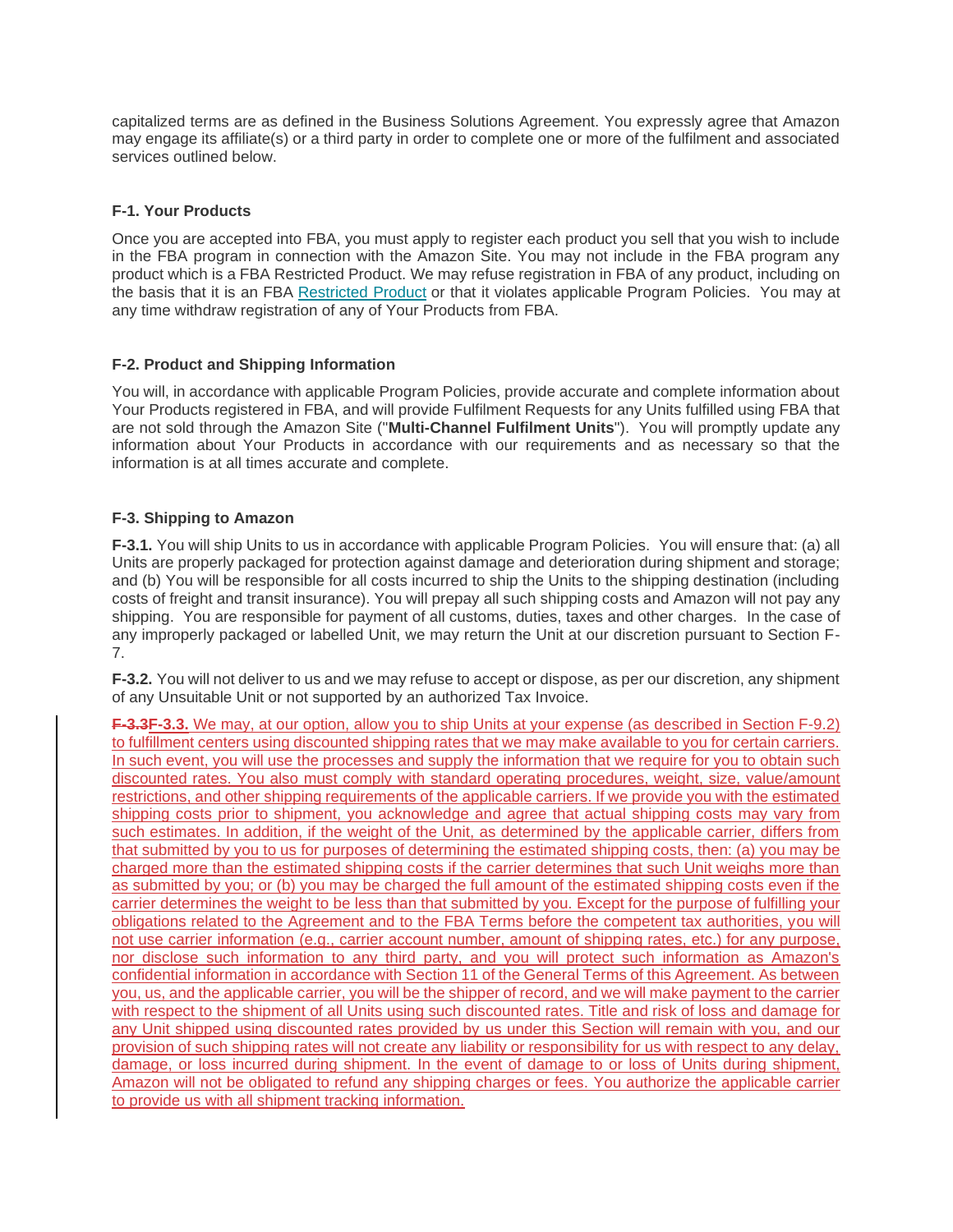**F-3.3.1.** For the purposes of the transportation of Units shipped to Amazon performed by the carrier, Amazon will act as a mere intermediary between you and the carrier. Exclusively for purposes of these FBA Terms, the Parties acknowledge that Amazon is the contracting party and receiver of services for the transportation of the Units.

**F-3.4.** If you ship Units from outside Brazil to fulfilment centers, you will list yourself as the importer/consignee and nominate a customs broker. If Amazon is listed on any import documentation, Amazon reserves the right to refuse to accept the Units covered by the import documents and any costs assessed against or incurred by Amazon will be collected from Your Credit Card or Your Bank Account, deducted from amounts payable to you, or by other method at our election.

# **F-4. Storage**

We will provide storage services as described in these FBA Service Terms once we confirm receipt of delivery. We will keep electronic records that track inventory of Units by identifying the number of Units stored in any fulfilment center. We will not be required to physically mark or segregate Units from other inventory units (e.g., products with the same Amazon standard identification number) owned by us, our affiliates or third parties in the applicable fulfilment center(s). If we elect to commingle Units with such other inventory units, both parties agree that our records will be sufficient to identify which products are Units. We may move Units among facilities. If there is a loss of or damage to any Units while they are being stored, we will compensate you in accordance with the [FBA lost and damage inventory reimbursement policy.](https://sellercentral.amazon.com.br/gp/help/external/G200213130?language=en_US&ref=efph_G200213130_cont_G1791) If we compensate you for a Unit, we will be entitled to dispose of the Unit pursuant to Section F-7. At all other times, you will be solely responsible for any loss of, or damage to, any Units. Our confirmed receipt of delivery does not: (a) indicate or imply that any Unit has been delivered free of loss or damage, or that any loss or damage to any Unit later discovered occurred after confirmed receipt of delivery; (b) indicate or imply that we actually received the Units of Your Product(s) specified by you for such shipment; or (c) waive, limit, or reduce any of our rights under this Business Solutions Agreement. We reserve the right to change scheduling restrictions and volume limitations on the delivery and storage of your inventory in the fulfilment centers in accordance with Section 15, and you will comply with any of these restrictions or limitations.

### **F-5. Fulfilment**

As part of our fulfilment services, we will prep to ship Units from the inventory of Your Products to the shipping addresses included in valid customer orders in the Amazon Site, or submitted by you as part of a Fulfilment Request. The Units may be prep to be shipped together with products purchased from us and/or other sellers, including any of our affiliates. We also may prep to ship Units separately that are included in a single Fulfilment Request.

# **F-6. Customer Returns**

**F-6.1.** You will be responsible for and will accept and process returns of, and provide refunds and adjustments for, any Multi-Channel Fulfilment Units in accordance with the Business Solutions Agreement (including the applicable Program Policies).

**F-6.2.** We will receive and process returns of any Amazon Fulfilment Units in accordance with the terms of the Contract, these FBA Service Terms and the Program Policies. All Sellable Units at Amazon Site that are also Amazon Fulfilment Units and that are properly returned will be placed back into the inventory of Your Products in the FBA. We may fulfil customer orders for Your Products in connection with the Amazon Site with any Amazon Fulfilment Units returned in connection with such Amazon Site. Except as provided in Section F-7, you will retake title of all Units that are returned by customers.

**F-6.3.** Subject to Section F-7 we will, at your direction, either return or dispose of any Unit that is returned to us by a customer and that we determine is an Unsuitable Unit as provided in Section F-7. Without limitation of our rights under Section F-7.3, we may elect to return or dispose of that Unsuitable Unit.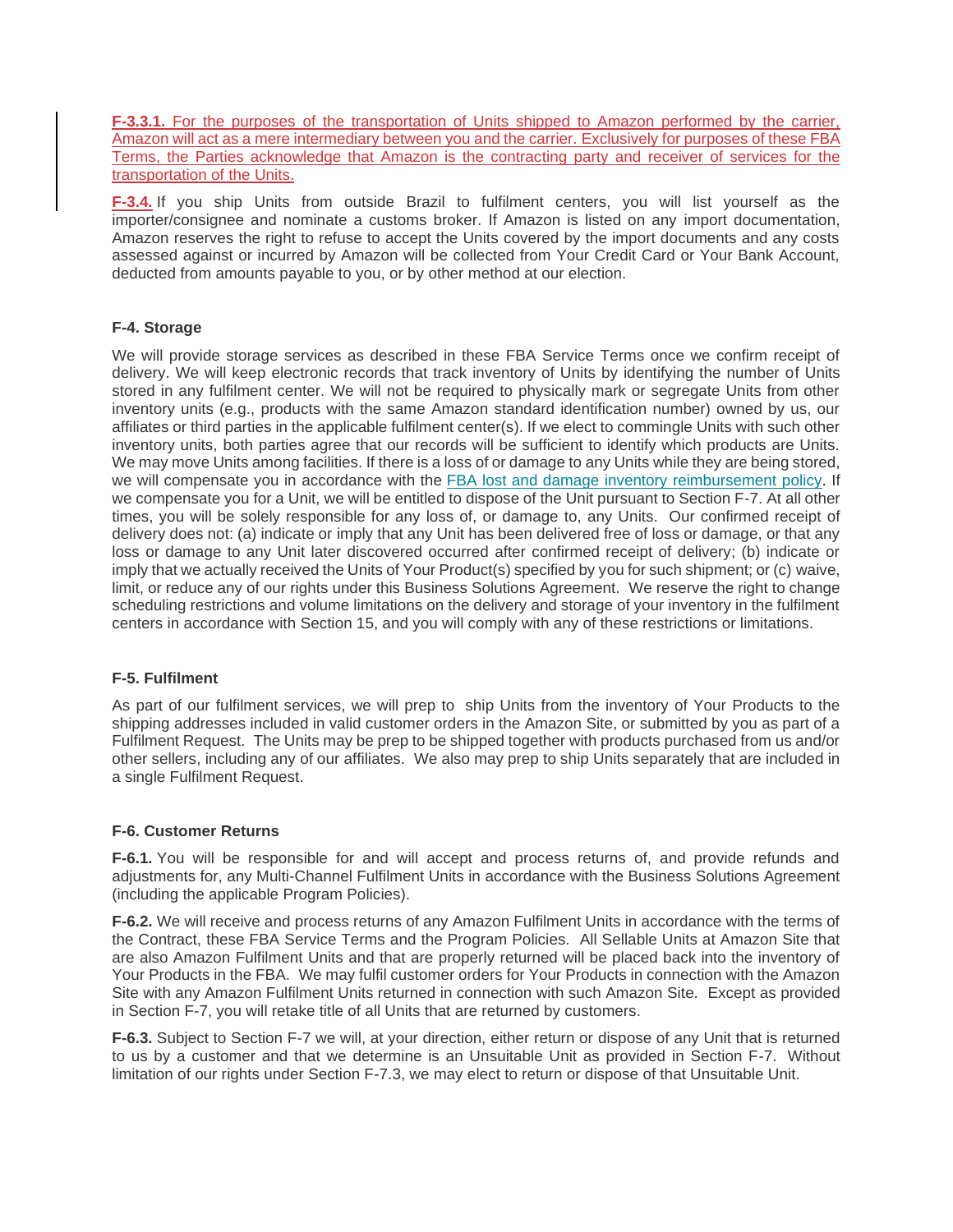**F-6.4.** If Amazon receives a customer return of a Multi-Channel Fulfilment Unit, you will direct us to return or dispose of the Unit at your own cost failing which we may dispose of the Unit as provided in Section F-7.

**F.6.5.** You will be responsible for all Tax obligations as result of any returns.

## **F-7. Returns to You and Disposal**

**F-7.1.** Subject to Section F-7.5., you may, at any time, request that Units be returned to you or that we dispose of Units.

**F-7.2.** We may with notice return any Units (including Unsuitable Units) to you, including upon termination of these Service Terms. Returned Units will be sent to your shipping address designated by you in accordance with the Business Solutions Agreement (including the applicable Program Policies). However, if (a) the designated address we have for you in the Amazon Site is outdated, incorrect or outside the applicable territory, (b) you have not provided or, upon our request, confirmed a designated shipping address, or (c) if we cannot make arrangements for you to pay for the return shipment, then the Unit(s) will be deemed abandoned and we may elect to dispose of them as appropriate based on the inventory (for example, by selling, recycling, donating, or destroying it) and retain any proceeds we may receive from the disposal. In case there are any Units pending of action by you, including without limitation Units received without tax invoices generated by you, or in case a removal tax invoice was issued but you have not collected or removed the Unit(s) from our fulfillment center, we may elect to dispose of the Unit(s) as appropriate based on the inventory (for example, by selling, recycling, donating or destroying it) and retain any proceeds we may receive from the disposal.

**F-7.3** We may dispose of any Unsuitable Unit (and you will be deemed to have consented to our action): (a) immediately if we determine that (i) the Unit creates a safety, health or liability risk to Amazon, our personnel or any third party; or (ii) you have engaged in fraudulent or illegal activity; or (iii) we have cause to terminate your use of Services with immediate effect pursuant to Section 3 and are exposed to liability towards a third party; or (b) if you fail to direct us to return or dispose of any Unsuitable Unit within thirty (30) days (or as otherwise specified in the applicable Program Policy) after we notify you that its removal is required, for instance because your use of FBA is suspended or terminated or your seller account is suspended, terminated or closed. In addition, you will reimburse us for any damages incurred including any expenses we incur in connection with any Unsuitable Units.

**F-7.4.** You may, at any time, request that we dispose of Units. In this case, we may dispose of these Units as appropriate based on the inventory (for example, by selling, recycling, donating, or destroying it) and retain any proceeds we may receive from the disposal. Title to each disposed Unit will transfer to us (or a third party we select such as a charity) at no cost, free and clear of any liens, claims, security interests or other encumbrances to the extent required to dispose of the Unit, and we may retain any proceeds, we may receive from the disposal.

**F-7.5.** You will promptly notify us of any recalls or threatened recalls, or safety alerts of any of Your Products and cooperate and assist us in connection with any recalls or safety alerts, including by initiating the procedures for returning items to you under our standard processes. You will be responsible for all costs and expenses you, we or any of our or your affiliates incur in connection with any recall or threatened recall or safety alerts of any of Your Products (including the costs to return, store, repair, liquidate or deliver to you or any vendor any of these products).

### **F-8. Customer Service**

**F-8.1.** For Multi-Channel Fulfilment Units we will have no customer service obligations other than to pass any inquiries to your attention at the contact you provide, and to make available a reasonable amount of information regarding the status of the fulfilment of Your Products if you request it and if and to the extent we possess the requested information. You will ensure that all of your policies and messaging to your customers regarding shipping of Your Products and other fulfilment-related matters, reflect our policies and requirements, including with regard to shipping methods, returns and customer service; and, you will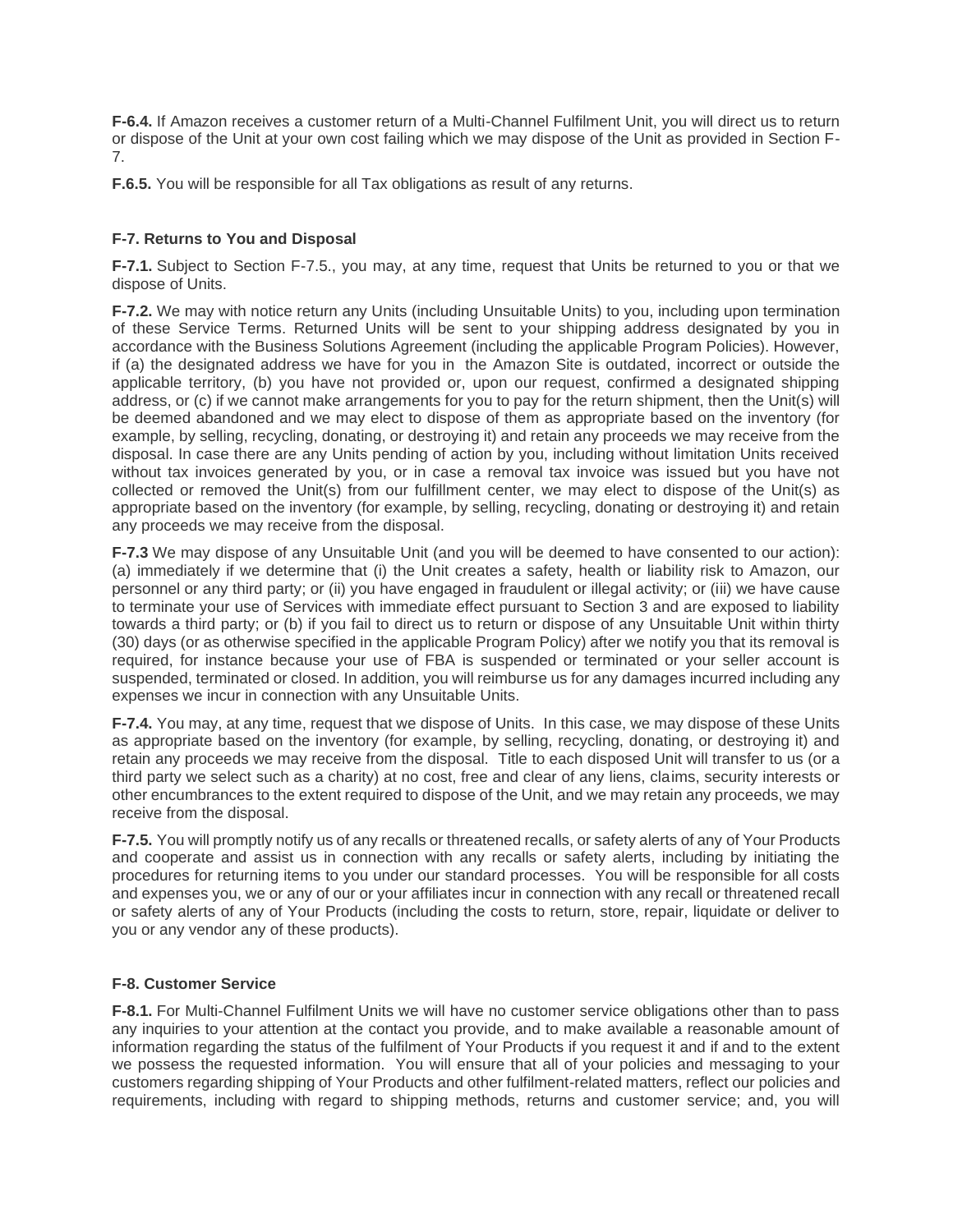conspicuously display on your website(s), in emails or in other media or communications any specific disclosures, messaging, notices, and policies we require.

**F-8.2.** We will be responsible for all customer service issues relating to packaging, handling and shipment and customer returns, refunds and adjustments related to Amazon Fulfilment Units. We will determine whether a customer will receive a refund, adjustment or replacement for any Amazon Fulfilment Unit and we will require you to reimburse us where we determine you have responsibility in accordance with the Business Solutions Agreement (including these Service Terms and the Program Policies). We will promptly notify you when you are responsible for a customer refund. You may appeal if you disagree with our finding within thirty (30) days after our notification, in addition to your right to request that Units be returned to you under section F-7.1.Customer service will be handled as set forth in the Agreement. You will be responsible for tax-related customer service enquiries including but not limited to pricing, taxes and invoices.

**F-8.3.** In situations relating to Amazon Fulfilment Units where the wrong item was delivered or the item was damaged or lost or is missing, unless we determine that the basis for such request is caused by you or any of your employees, agents or contractors, we will, at our option: (a) for any Amazon Fulfilment Unit (i) ship a replacement Unit to the customer and pay you the applicable Replacement Value (as described in the [FBA lost and damaged inventory reimbursement policy\)](https://sellercentral.amazon.com.br/gp/help/external/G200213130?language=en_US&ref=efph_G200213130_cont_G1791) for the replacement Unit, or (ii) initiate a refund to the customer on your behalf and pay you the Replacement Value for the Unit; or (b) for any Multi-Channel Fulfilment Unit, pay you the Replacement Value for the Unit (and you will, at our request, provide us a valid tax invoice for the Replacement Value paid to you). Any customer refund will be initiated in accordance with the Selling on Amazon Service Terms. Notwithstanding the Selling on Amazon Service Terms, we will be entitled to charge you for the applicable fees payable to us under the Selling on Amazon Service Terms and these Service Terms, respectively. Except as expressly provided in this Section F-9.3 you will be responsible for all costs associated with any replacement or return.

**F-8.4.** If we provide a replacement Unit or refund as described in Section F-9.3 to a customer and that customer returns the original Unit to us, we will be entitled to dispose of the Unit pursuant to Section F-7, or, if it is a Sellable Unit, we may, at our option, place such Unit back into your inventory in accordance with Section F-6. If we do put it back into your inventory, you will reimburse us for the Replacement Value of the returned Unit. Any replacement Unit shipped by us under these Service Terms will be deemed to be, and will be treated in the same manner as, an order and sale of such Unit from you to the customer via the Amazon Site in accordance with, and subject to, the Business Solutions Agreement, and will be subject to all terms and conditions applicable thereto.

### **F-9. Compensation**

**F-9.1. Fees.** You will pay us the applicable fees set forth in the FBA Fee [Schedule.](https://sellercentral.amazon.com.br/gp/help/G201191670?ref_=xx_swlang_head_xx&mons_sel_locale=pt_BR&languageSwitched=1) In relation to the Storage Fees, you will be charged them beginning on the day (up to midnight) that the Unit arrives at the fulfilment center and is available for fulfilment by Amazon (or in the case of any Unsuitable Unit, the arrival day (up to midnight)), until the earlier of: (a) the day (up to midnight) we receive a valid customer order for such product or a request from you to return or dispose of the Unit; or (b) the day (up to midnight) we actually ship the Unit to your designated return location or dispose of the Unit. You hereby authorize us to debit Your credit card or other payment included in your account for any amounts due to us under these Service Terms.

**F-9.2. Shipping intermediation and Gift Wrap.** For any Amazon Fulfilment Units we will determine the amounts charged to the customer for shipping intermediation and gift wrap services for the Units fulfilled through the FBA Program. As between you and us, these charges will be your tax inclusive charges to the customer, and we will report them to you. We will charge you (and you will pay us) a fee equal to the amount of such charges to the customer. You acknowledge and agree that you are responsible to account for any applicable taxes on the shipping and gift wrap charges to customer. If you ship Units to us using the shipping rates that we may make available pursuant to Section F-3.3, we will charge you for the shipping fees. We can also charge you for the difference between the actual amounts charged from us by the applicable carrier for a shipping and the shipping fees that you have already paid to us.

**F-9.3. Proceeds.** We may as appropriate keep part of or all proceeds of any Units that we are entitled to dispose of pursuant to section F.7 above, or to which title transfers, including returned, damaged or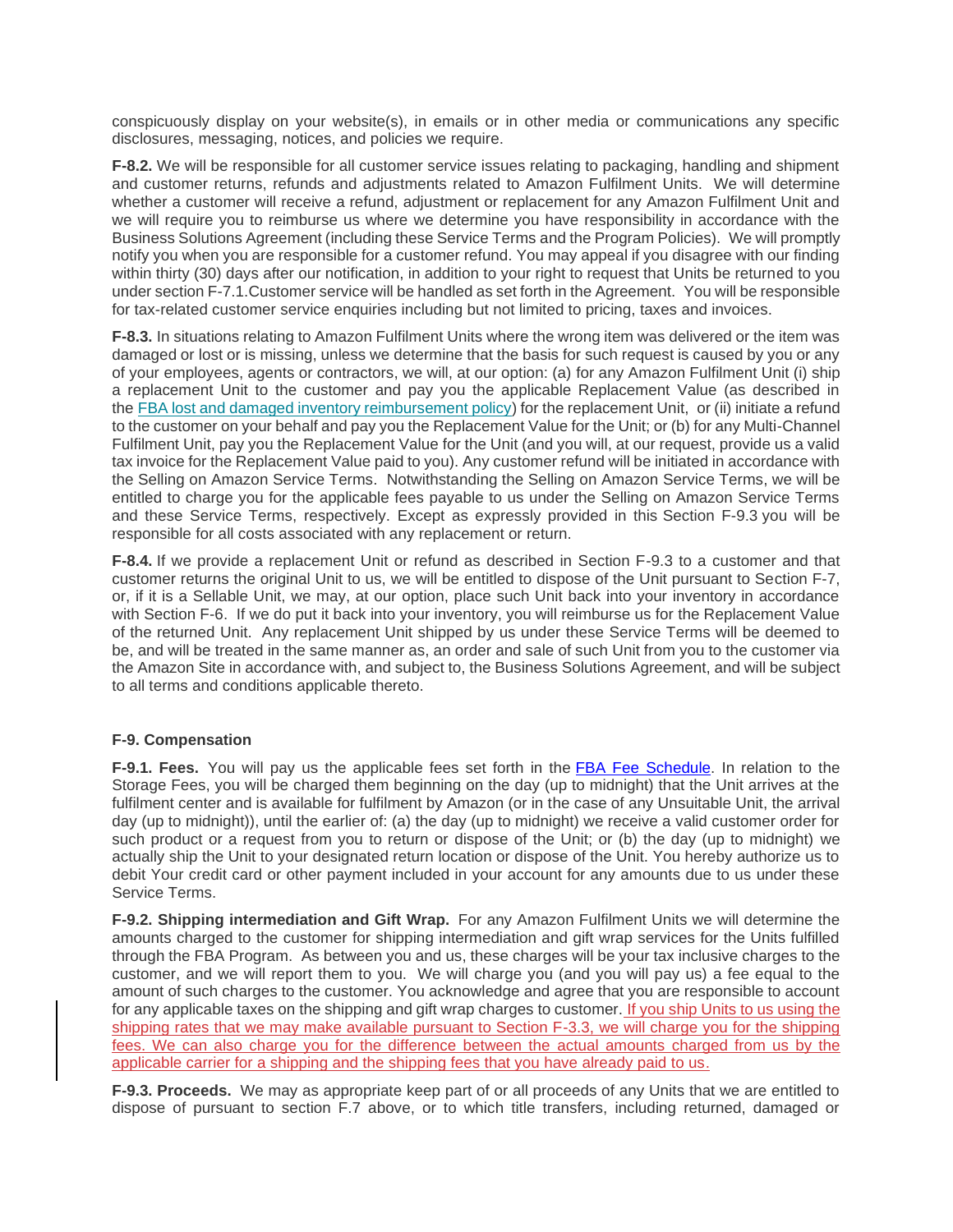abandoned Units. You will have no security interest, lien or other claim to the proceeds that we receive in connection with the sale, fulfilment and/or shipment of these Units.

**F-9.4. Taxes on Fees Payable to Amazon.** In regard to these Service Terms you will provide your state registration (*inscrição estadual*) number and your CNPJ number. You give the following warranties and representations:

(a) all services provided by Amazon to you are being received by your establishment under your designated state registration number or CNPJ number; and

(b) (i) the state registration number and the CNPJ number you submit to Amazon belongs to the business you operate; (ii) all Transactions regarding the services will be business-related transactions made by the business associated with the state registration number and the CNPJ tax registration number you submit to Amazon; (iii) the state registration number, CNPJ number and all other information provided by you is true, accurate and current and you will immediately update any such information held by Amazon in case of any changes.

Amazon reserves the right to request additional information and to confirm the validity of any of your account information (including without limitation your state registration and CNPJ) from you or government authorities and agencies as permitted by law and you hereby irrevocably authorize Amazon to request and obtain such information from such government authorities and agencies. Further, you agree to provide any such information to Amazon upon request. Amazon reserves the right to charge you any applicable unbilled taxes if you provide a state registration number, CNPJ number or other number that is determined to be invalid. Tax registered sellers and sellers who provide evidence of being in business agree to accept electronic tax invoices in a format and method of delivery as determined by Amazon.

Individuals bearing a CPF number will only be allowed in the FBA Program if the laws of the place where the logistical operator is based allows.

All fees and payments payable by you to Amazon under this Agreement or the applicable Service Terms are inclusive of any applicable taxes, deductions or withholding (including but not limited to cross-border withholding taxes), and you will be responsible for paying Amazon any of Your Taxes imposed on such fees and any deduction or withholding required on any payment. Any tax calculation and/or tax invoice issuance service made available by Amazon and used by you will be subject to the Program Policies, including the Tax Policies and the Terms of the Invoicer.

### **F-10. Indemnity**

In addition to your obligations under Section 6 of the Business Solutions Agreement, you also agree to indemnify, defend and hold harmless us, our affiliates and their and our respective officers, directors, employees, representatives and agents against any Claim that arises out of or relates to: (a) the Units (whether or not title has transferred to us, and including any Unit that we identify as yours pursuant to Section F-4 ), including any personal injury, death or property damage; (b) any of Your Taxes or the collection, payment, or failure to collect or pay Your Taxes and also regarding any Tax Obligations the legislation determines you are responsible for, such as Tax Invoices and Tax Returns you must issue/deliver; and, if applicable (c) any sales, use, value added, personal property, gross receipts, excise, franchise, business or other taxes or fees, or any customs, duties or similar assessments (including penalties, fines or interest on any of the foregoing) imposed by any government or other taxing authority in connection with the shipments performed under this Business Solutions Agreement.

### **F.11. Effect of Termination**

Your termination rights are set out in [Section 3 of the Business Solutions Agreement.](https://sellercentral.amazon.com.br/gp/help/external/G1791?language=en_US&ref=efph_G1791_cont_G1791) Following any termination of the Business Solutions Agreement or these FBA Service Terms, we will, as directed by you, return to you or dispose of the Units as provided in Section F-7. If you fail to direct us to return or dispose of the Units within thirty (30) days (or as otherwise specified in the applicable Program Policy) after termination, then we may elect to return and/or dispose of the Units in whole or in part, as provided in Section F-7, and you agree to such action. Upon any termination of these FBA Service Terms, all rights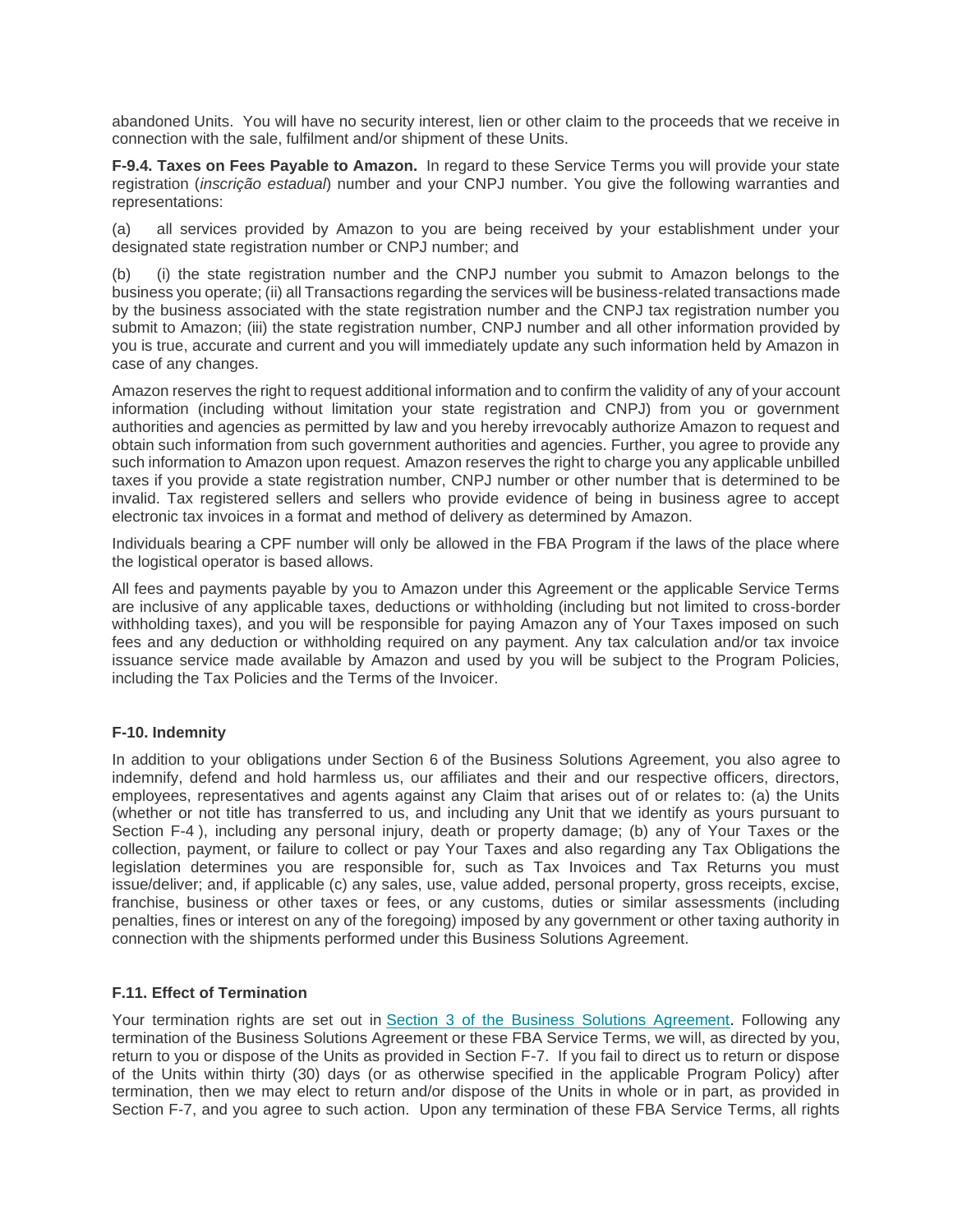and obligations of the parties under these FBA Service Terms will be extinguished, except that the rights and obligations of the parties under Sections F-3, F-7, F-8, F-9, F-10, F-11, F-12 and F-13 with respect to Units received or stored by Amazon as of the date of termination will survive the termination.

### **F-12. Tax Matters**

For the purpose of these Service Terms, "Taxes" mean all taxes, fees, contributions of any kind, and others, as defined by tax law, irrespective of whether they refer to Federal, State or City level, applicable, direct or indirectly, imposed in connection with this Contract or its execution.

The amounts set forth in these Service Terms, as well as other amounts hereof indicated, shall comprehend all applicable Taxes as of its signature date. The Tax principal amount and other potential penalties associated to it, applicable and required by taxing authorities of any level, shall be borne and paid accordingly by the taxpayer determined by law, without the right of reimbursement.

You understand and acknowledge that you will be solely responsible for any taxes owed as a result of transactions performed with Amazon Fulfilment Center or with customers. If any of Your Taxes are assessed against us as a result of performing services for you in connection with the FBA Program or otherwise pursuant to these FBA Service Terms, you will be responsible for such Taxes and you will indemnify and hold Amazon harmless from Your Taxes as provided in Section F-10 of these FBA Service Terms. You acknowledge and agree that you are responsible for preparing and filing corresponding tax invoices and tax ancillary obligations in connection with transactions performed with Amazon Fulfilment Center. You acknowledge that you are responsible to handle any requests for refunds of taxes on shipments to Amazon Fulfilment Center where appropriate.

In case of Amazon is questioned and/or penalized by Brazilian tax authorities as a result of any action and/or omission committed by you, you shall bear any and all expenses resulting from such investigations and/or inquiries, including, but not limited to, payment of amounts related to taxes, monetary adjustment, interest, penalties of any kind, attorneys' fees and/or external consultants as well as any and all administrative and legal costs arising from any action and/or omission committed by you.

The parties agree that in case of changes in the calculation method and/or payment of taxes associated to these Service Terms, the related amounts shall be readjusted in order to reflect the effectively occurrence.

# **F-13. Additional Representation**

In addition to your representations and warranties in Section 5 of the Business Solutions Agreement, you represent and warrant to us that: (a) you have valid legal title to all Units and all necessary rights to distribute the Units and to perform under these FBA Service Terms; (b) you will deliver all Units to us in new condition (or in such condition otherwise described by you in the applicable Your Product listing) and in a merchantable condition; (c) all Units and their packaging will comply with all applicable marking, labeling and other requirements required by Law; (d) no Unit is or will be produced or manufactured, in whole or in part, by child labor or by convict or forced labor; and (e) you and all of your subcontractors, agents and suppliers involved in producing or delivering Units will strictly adhere to all applicable Laws (including any Law in the countries where Units are produced or delivered, regarding the operation of their facilities and their business and labor practices, including working conditions, wages, hours and minimum ages of workers.

### **FBA Definitions**

**"Amazon Fulfilment Units"** means Units fulfilled using FBA that are sold through the Amazon Site.

**"FBA Excluded Product" mean**s any Unit that is an Excluded Product, or is otherwise prohibited by the applicable [Program](https://sellercentral.amazon.com.br/gp/help/G521?ref=ag_G521_shel_201743940) Policies.

**"Fulfilment Request"** means a request that you submit to us (in accordance with the standard methods for submission prescribed by us) to fulfil one or more Fulfilment Units.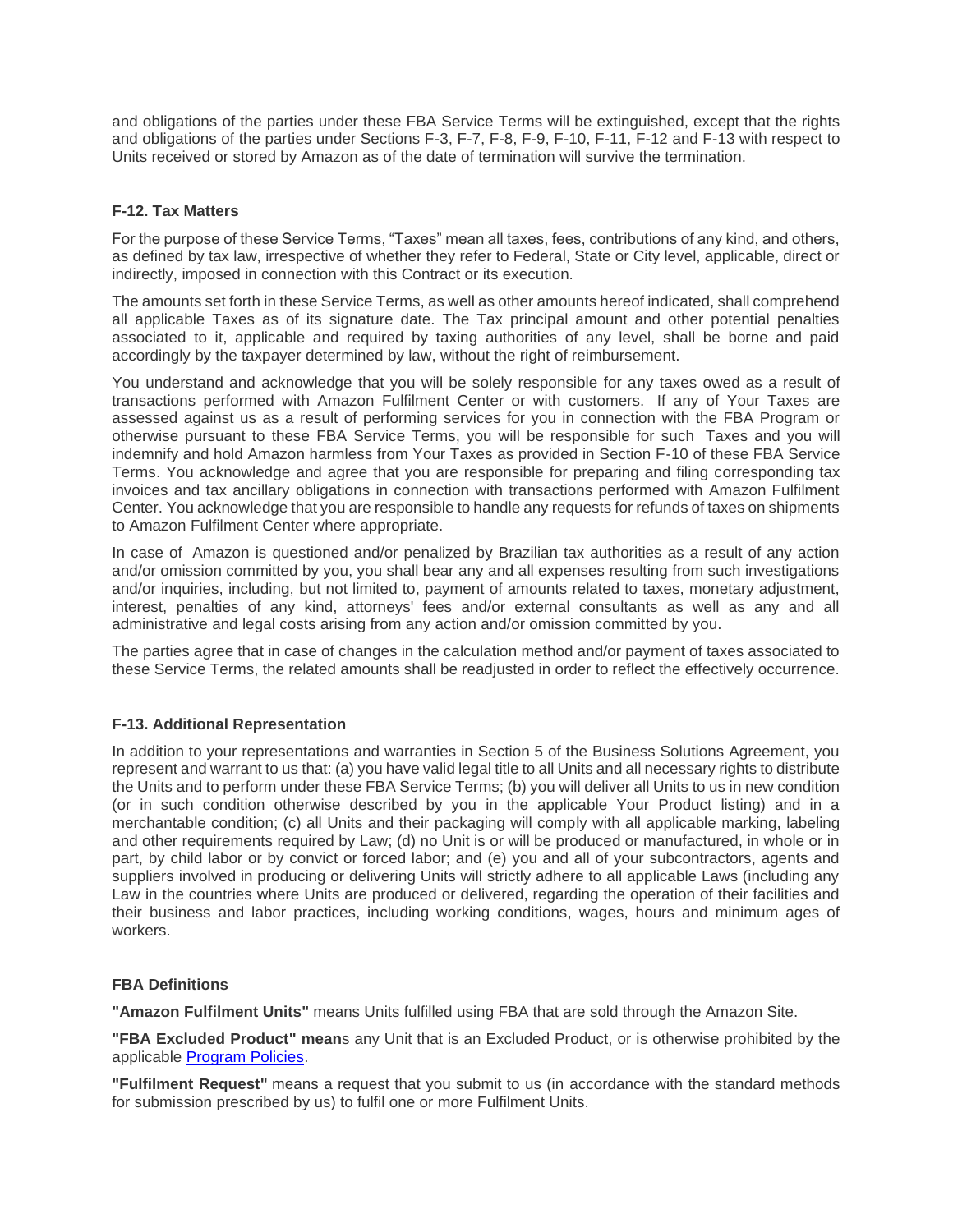**"Multi-Channel Fulfilment Units"** has the meaning in Section F-2.

**"Sellable Unit"** means a Unit that is not an Unsuitable Unit.

**"Amazon Fulfilment Center(s)"** means the fulfilment center(s) designated or used by Amazon to store and fulfil Units in connection with the Amazon Site.

**"Unit"** means a unit of Your Product that you deliver to Amazon in connection with the FBA Program.

**"Unsuitable Unit"** means a Unit: (a) that is defective, damaged, unfit for a particular purpose, or lacking required label(s); (b) the labels for which were not properly registered with Amazon before shipment or do not match the product that was registered; (c) that is an FBA Excluded Product or does not comply with the Agreement (including applicable Service Terms and Program Policies); (d) that Amazon determines is unsellable or unfulfillable; or (e) that Amazon determines is otherwise unsuitable.

### **Transaction Processing Service Terms**

BY REGISTERING FOR OR USING ANY SERVICE YOU (ON BEHALF OF YOURSELF OR THE BUSINESS YOU REPRESENT) AGREE TO BE BOUND BY THESE TRANSACTION PROCESSING SERVICE TERMS FOR THAT SERVICE. **NOTWITHSTANDING THE FOREGOING, IF A SEPARATE AGREEMENT GOVERNS THE OFFER, SALE OR FULFILLMENT OF YOUR PRODUCTS ON THE AMAZON SITE, THE TERMS OF THAT AGREEMENT WILL CONTINUE TO GOVERN THE PROCESSING OF YOUR TRANSACTIONS TO THE EXTENT DESCRIBED IN THAT AGREEMENT.**

### **P-1 Payments Processing Agency Appointment**

For non-invoiced orders, you authorize Amazon to act as your agent for purposes of processing payments, refunds and adjustments for Your Transactions, receiving and holding Sales Proceeds on your behalf, remitting Sales Proceeds to Your Bank Account, charging your Credit Card, and paying Amazon and its Affiliates amounts you owe in accordance with this Agreement or other agreements you may have with Amazon Affiliates. For invoiced orders, you authorize: (a) Amazon Serviços de Varejo do Brasil Ltda to act as your agent for purposes of processing payments, refunds and adjustments for Your Transactions, and receiving and holding Sales Proceeds on your behalf; and (b) Amazon Serviços de Varejo do Brasil Ltda to act as your agent for purposes of remitting Sales Proceeds to Your Bank Account, charging your Credit Card, and paying Amazon and its Affiliates amounts you owe in accordance with this Agreement or other agreements you may have with Amazon Affiliates. For purposes of these services, Amazon Serviços de Varejo do Brasil Ltda. is the **"Amazon Payments Agent"**. The applicable Amazon Payments Agents provide the services described in these Transaction Processing Service Terms and the related services described in Sections S-1.4, S-2.2, S-5, and of the Agreement (collectively, the **"Transaction Processing Services"**).

When a buyer instructs us to pay you, you agree that the buyer authorizes and orders us to commit the buyer's payment (less any applicable fees or other amounts we may collect under this Agreement) to you. You agree that buyers satisfy their obligations to you for Your Transactions when we receive the Sales Proceeds. We will remit funds to you in accordance with this Agreement.

Due to our Transaction Processing Services, we are obliged to register your receivables with the credit and debit registration system. Hence, you (i) allow Amazon to send your receivables information to the registration system; and (ii) commit to share information on receivables negotiations with non-financial institutions (except for cases where the institution share those contracts directly with the registration system, informing Amazon about the operation).

### **P-2 Remittance**

Subject to Section 2 of the General Terms of this Agreement, the applicable Amazon Payments Agents will remit funds to you in accordance with Section S-5 of the Agreement and these Transaction Processing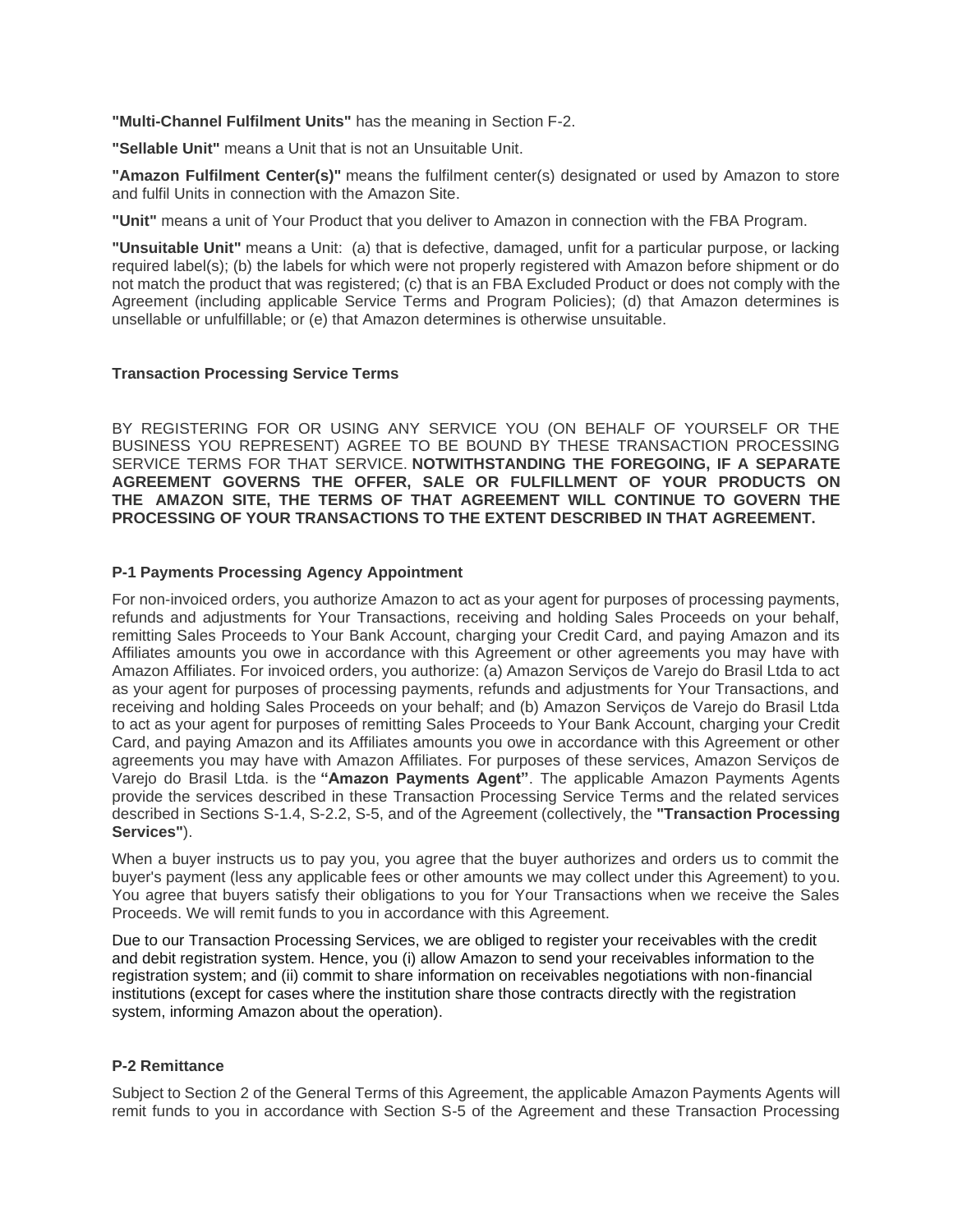Service Terms. Each applicable Amazon Payments Agent's obligation to remit funds collected or received by it or otherwise credited to your available balance in connection with Your Transactions is limited to funds in your available balance that have become available in accordance with this Agreement less amounts owed to Amazon and any taxes that Amazon automatically calculates, collects and remits to a tax authority according to applicable law, as specified in the Tax Policies, subject to chargeback or reversal or withheld for anticipated claims in accordance with this Agreement. Without limiting Amazon's rights to collect any amounts you owe, the applicable Amazon Payments Agent's receipt of Sales Proceeds or crediting of Sales Proceeds to your available balance discharges your obligation to pay applicable fees and other amounts under this Agreement to the extent the Sales Proceeds received or credited equal or exceed the fees and other amounts you owe and the Sales Proceeds are applied to the payment of those fees and amounts.

### **P-3 Your Funds**

Your Sales Proceeds will be held in an account with the applicable Amazon Payments Agent (a "Seller Account") and will represent an unsecured claim against that Amazon Payments Agent. You do not have any right or entitlement to collect Sales Proceeds directly from any customer. Prior to disbursing funds to you, an Amazon Payments Agent may combine Sales Proceeds held with the funds of other users of the Services, invest them, or use them for other purposes permitted by applicable Laws. You will not receive interest or any other earnings on any Sale Proceeds. To the extent required by applicable Laws, an Amazon Payments Agent will not use any funds held on your behalf for its corporate purposes, will not voluntarily make such funds available to its creditors in the event of bankruptcy or for any other purpose, and will not knowingly permit its creditors to attach such funds.

### **P-4 Verification**

We may at any time require you to provide any financial, business or personal information we request to verify your identity. You authorize us to obtain from time to time consumer credit reports to establish or update your Seller Account or in the event of a dispute relating to this Agreement or the activity under your Seller Account. You agree to update all Seller Account information promptly upon any change.

### **P-5 Dormant Accounts**

If there is no activity (as determined by us) in connection with your Seller Account for a period of 5 (five) years or more, your right to your available balance in your Seller Account ends (notwithstanding that you may have active listings). We will owe no further obligation to pay you all or any part of that available balance, on the date that is 5 (five years) after the last transaction conducted on your Seller Account. During that 5 (five) years, we will notify you by means designated by us and provide you with the option of keeping your Sellers Account open and maintain the Sales Proceeds in your Seller Account and we will make reasonable efforts to ensure payment to you of your available balance (subject to and provided that the payment is calculated on the terms of this Agreement).

### **Selling Partner API Terms**

### **API-1 Description of the Selling Partner APIs**

The "Selling Partner APIs" enable your systems to interface with certain features or functionality we make available to you. These Selling Partner API Terms concern and apply only to your use of the Selling Partner APIs unless specifically provided otherwise. Under the Selling Partner API Terms, you may authorize parties who (a) develop Applications to support you using the Selling Partner APIs or the API Materials, (b) have registered with us as Developers, and (c) who have agreed to the Marketplace Developer Agreement (**"Developers"**) to access Confidential Information and your Materials via the Selling Partner APIs. If you wish to use the Selling Partner APIs directly or develop software or a website that interfaces with the Selling Partner APIs or the API Materials (an **"Application"**), you must register as a Developer.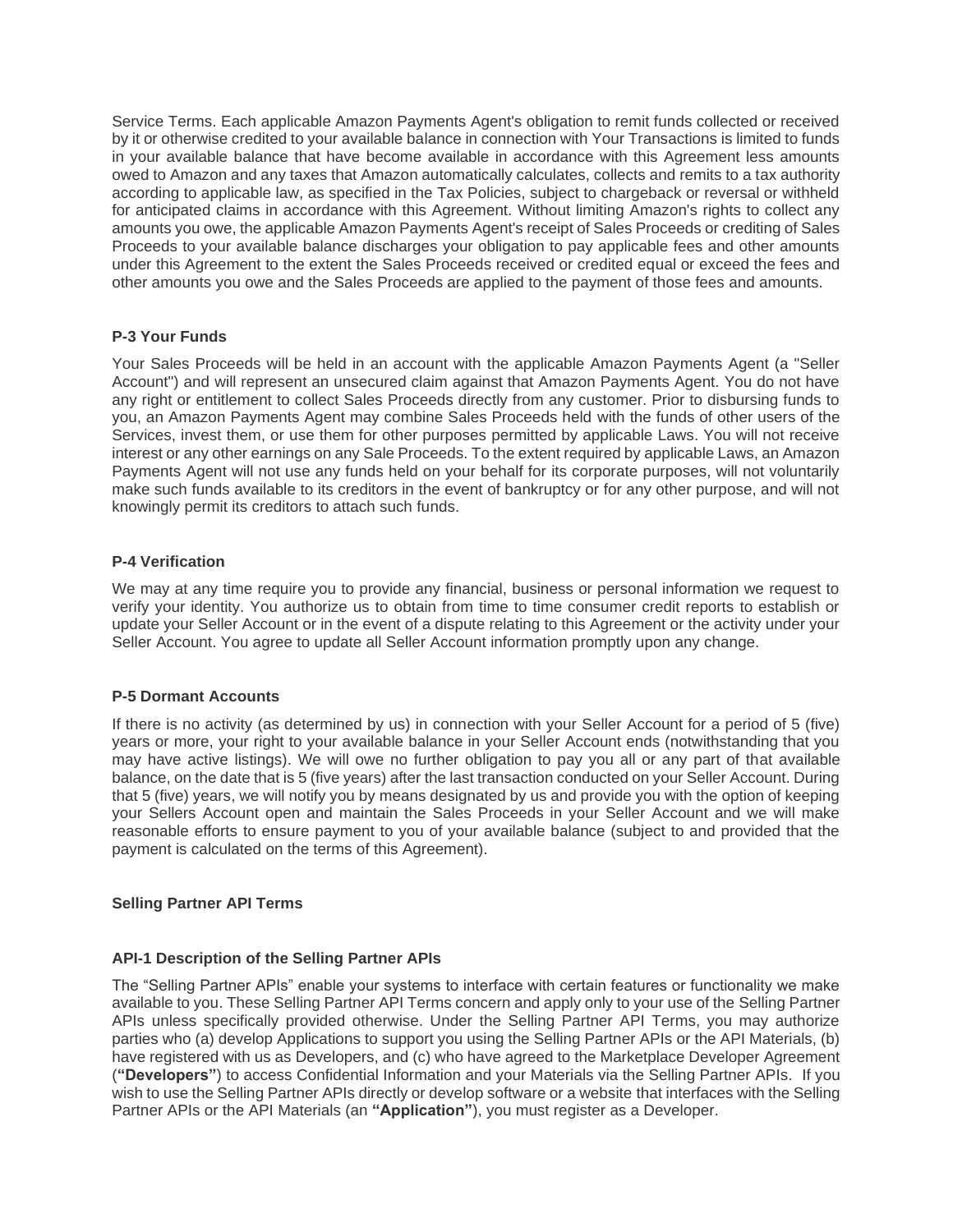We may make available Selling Partner APIs (including the Marketplace Web Services APIs) and software, data, text, audio, video, images, or other content we make available in connection with the Selling Partner APIs, including related documentation, software libraries, and other supporting materials, regardless of format (collectively the "API Materials") that permit your systems to interface with certain features or functionality available to you. You may authorize Developers to access your Materials via the Selling Partner APIs solely for the purpose of supporting your business on Amazon. All terms and conditions applicable to the Selling Partner APIs and the API Materials in this Agreement are solely between you and us. API Materials that are public or open source software ("Public Software") may be provided to you under a separate license, in which case, notwithstanding any other provision of this Agreement, that license will govern your use of those API Materials. For the avoidance of doubt, except to the extent expressly prohibited by the license governing any API Materials that are Public Software, all of the non-license provisions of this Agreement will apply.

# **API-2 License and Related Requirements**

# **API-2.1 Generally.**

We grant you a limited, revocable, non-exclusive, non-sublicenseable, nontransferable license during the term of the Agreement to allow Developers to access and use Your Materials through the Selling Partner APIs and the API Materials solely in support of your use of the Services covered by this Agreement. As between you and us, we or our licensors own all right, title, and interest in and to the Selling Partner APIs, the API Materials, any technical and operational specifications, security protocols and other documentation or policies provided or made available by us with respect to the Selling Partner APIs or the API Materials (the "Selling Partner API Specifications"), and our internal data center facilities, servers, networking equipment, and host software systems that are within our or their reasonable control and are used to provide the Selling Partner APIs or the API Materials (the "Amazon Network").

# **API-2.2 License Restrictions.**

You may authorize Developers to access your Materials through the Selling Partner APIs and the API Materials only through APIs documented and communicated by us in accordance with any applicable Selling Partner API Specifications. You may not and may not authorize any other party to do any of the following with the Selling Partner APIs and the API Materials: (a) reverse engineer, decompile, or disassemble them; (b) modify or create derivative works based upon them in whole or in part; (c) distribute copies of them; (d) remove any proprietary notices or labels on them; (e) use any Public Software in any manner that requires, pursuant to the license applicable to such Public Software, that the Selling Partner APIs and the API Materials be disclosed, licensed, distributed, or otherwise made available to anyone; (f) resell, lease, rent, transfer, sublicense, or otherwise transfer rights to them; (g) access or use them in a way intended to avoid incurring any applicable fees or exceeding usage limits or quotas; (h) access or use them for any purpose unrelated to your use of Services; or (i) access or use them for fraudulent or illegal activities or activities that violate our policies or are otherwise harmful to us or any third parties. The limitations regarding Data Use in Section 11 above apply to any information you receive by the direct or indirect use of the Selling Partner APIs.

# **API-2.3 No License for Direct Access.**

For the avoidance of doubt, these Selling Partner API Terms do not provide you a license to directly access or use the Selling Partner APIs, or install, copy, use, or distribute API Materials. Direct use of the Selling Partner APIs may only be licensed to Developers.

# **API-2.4 Account Identifiers and Credentials.**

You must use the account IDs and any unique public key/private key pair issued by us to provide access to your data via the Selling Partner APIs ("Account Identifiers and Credentials") in accordance with these Selling Partner API Terms to authorize Developers to access the Selling Partner APIs on your behalf. You may only authorize access to Confidential Information and Your Materials via the Selling Partner APIs in the way that we prescribe. Your Account Identifiers and Credentials are for your personal use only and you must maintain their secrecy and security. You are solely responsible for all activities that occur using your Account Identifiers and Credentials, regardless of whether the activities are undertaken by you or a third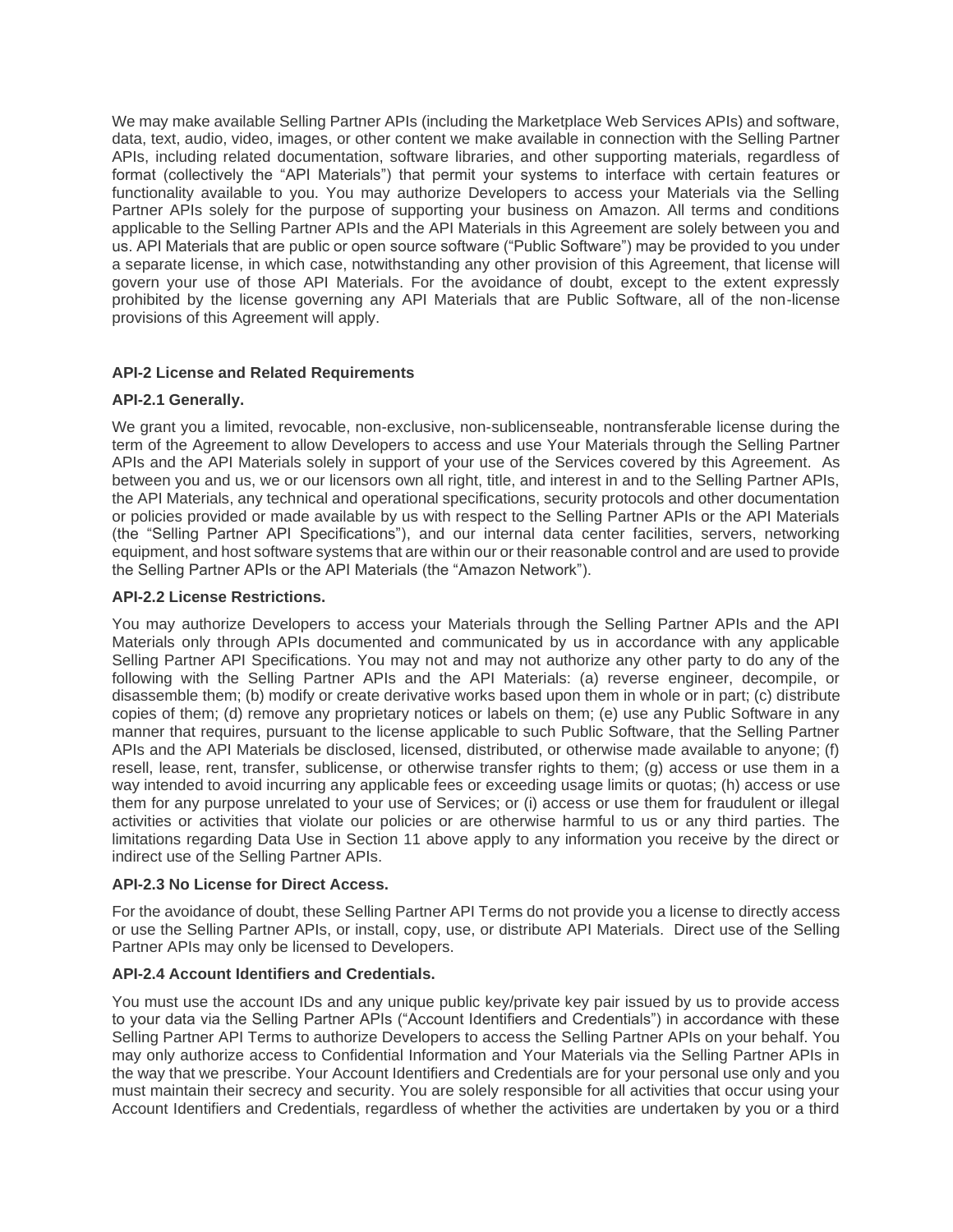party (including your employees, contractors, or agents). You will provide us with notice immediately if you believe an unauthorized third party may be using your Account Identifiers and Credentials or if your Account Identifiers and Credentials are lost or stolen. We are not responsible for unauthorized use of your Account Identifiers and Credentials.

## **API-2.5 Security of Your Materials and Confidential Information.**

You are solely responsible for authorizing others to access the Selling Partner APIs on your behalf and taking your own steps to maintain appropriate security, protection, and backup of Your Materials. We are not responsible for any unauthorized access to, alteration of, or deletion, destruction, damage, loss, or failure to store any of Your Materials in connection with the Selling Partner APIs (including as a result of your or any third party's errors, acts, or omissions). If you believe (acting reasonably) that a personal data breach has occurred in relation to any customer personal data in your possession or otherwise under your control (including in the possession of a Developer), you shall immediately notify Amazon of such personal data breach (in sufficient detail) for information purposes, and promptly take any actions (or require a Developer take such actions, if relevant) as applicable to you under data privacy Laws.

### **API-3 Termination**

### **API-3.1 Termination of Your Access to the Selling Partner APIs and the API Materials.**

Without limiting the parties' rights and obligations under this Agreement, the Selling Partner API Developer Agreement, or the Selling Partner API License Agreement, we may limit, suspend, or terminate your access to the Selling Partner APIs and the API Materials for convenience with 30 days' notice. We may terminate immediately if (a) we determine that you have materially breached this Agreement and failed to cure within 7 days of a cure notice; (b) you or your account have been engaged in deceptive, fraudulent, or illegal activity; or (c) your use of the Selling Partner APIs and the API Materials may harm our customers.

Upon any suspension or termination of your access to the Selling Partner APIs and the API Materials, you will immediately cease authorizing others to use the Selling Partner APIs and the API Materials. Upon any termination of your access to the Selling Partner APIs and the API Materials, you will also immediately destroy all API Materials. Upon any suspension or termination of your access to the Selling Partner APIs and the API Materials, we may cause your Account Identifiers and Credentials to cease to be recognized by the Amazon Network for the purposes of the Selling Partner APIs and the API Materials.

### **API-4 Modifications to the Selling Partner APIs and the API Materials**

We may change or discontinue the Selling Partner APIs or the API Materials (including by changing or removing features or functionality of the Selling Partner APIs or the API Materials) from time to time. For any material changes that will negatively affect your business, we will provide notice under Section 18.

### **API-5 Disclaimers**

TO THE EXTENT PERMITTED BY LAW, THE SELLING PARTNER APIS AND THE API MATERIALS ARE PROVIDED "AS IS". WE AND OUR AFFILIATE COMPANIES AND LICENSORS MAKE NO REPRESENTATIONS OR WARRANTIES OF ANY KIND, WHETHER EXPRESS, IMPLIED, STATUTORY OR OTHERWISE REGARDING THE SELLING PARTNER APIS OR THE API MATERIALS, INCLUDING ANY WARRANTY THAT THE SELLING PARTNER APIS OR THE API MATERIALS WILL BE UNINTERRUPTED, ERROR FREE, OR FREE OF HARMFUL COMPONENTS, OR THAT ANY MATERIALS OR DATA YOU ACCESS, USE, STORE, RETRIEVE, OR TRANSMIT IN CONNECTION WITH THE SELLING PARTNER APIS, INCLUDING YOUR MATERIALS, WILL BE SECURE OR NOT OTHERWISE LOST OR DAMAGED. EXCEPT TO THE EXTENT PROHIBITED BY LAW, WE AND OUR AFFILIATE COMPANIES AND LICENSORS DISCLAIM ALL WARRANTIES, INCLUDING ANY IMPLIED WARRANTIES OF MERCHANTABILITY, SATISFACTORY QUALITY, FITNESS FOR A PARTICULAR PURPOSE, NON-INFRINGEMENT, OR QUIET ENJOYMENT, AND ANY WARRANTIES ARISING OUT OF ANY COURSE OF DEALING OR USAGE OF TRADE. FURTHER, NEITHER WE NOR ANY OF OUR